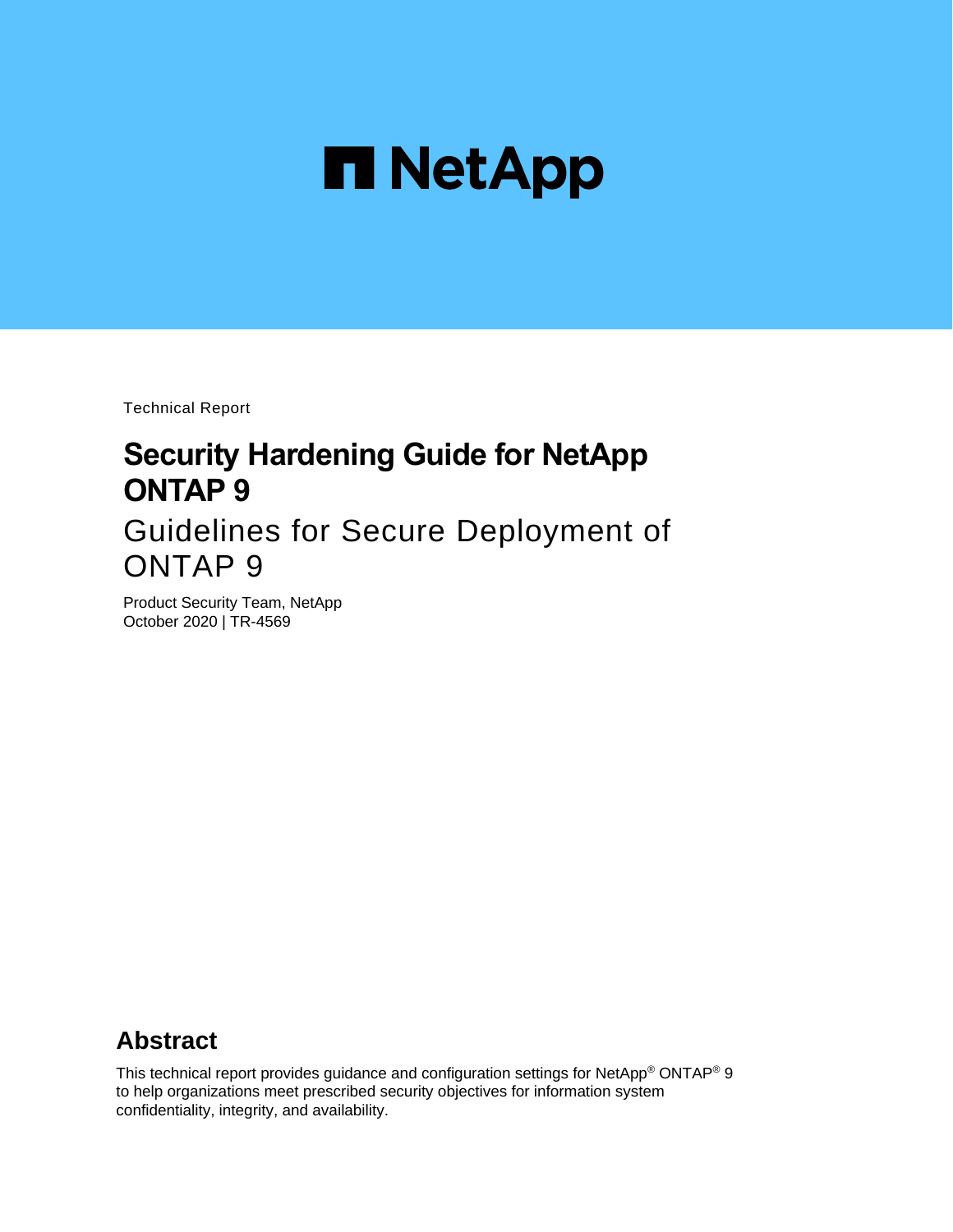#### TABLE OF CONTENTS

| 1              |                  |  |
|----------------|------------------|--|
| 2              |                  |  |
|                | 2.1              |  |
|                | $2.2\phantom{0}$ |  |
| $\mathbf{3}$   |                  |  |
|                | 3.1              |  |
|                | 3.2              |  |
|                | 3.3              |  |
|                | 3.4              |  |
| 4              |                  |  |
|                | 4.1              |  |
|                | 4.2              |  |
| $5\phantom{1}$ |                  |  |
|                | 5.1              |  |
|                | 5.2              |  |
| 6              |                  |  |
| 7              |                  |  |
| 8              |                  |  |
| 9              |                  |  |
| 10             |                  |  |
| 11             |                  |  |
|                |                  |  |
|                |                  |  |
|                |                  |  |
|                |                  |  |
|                |                  |  |
|                |                  |  |
|                |                  |  |
|                |                  |  |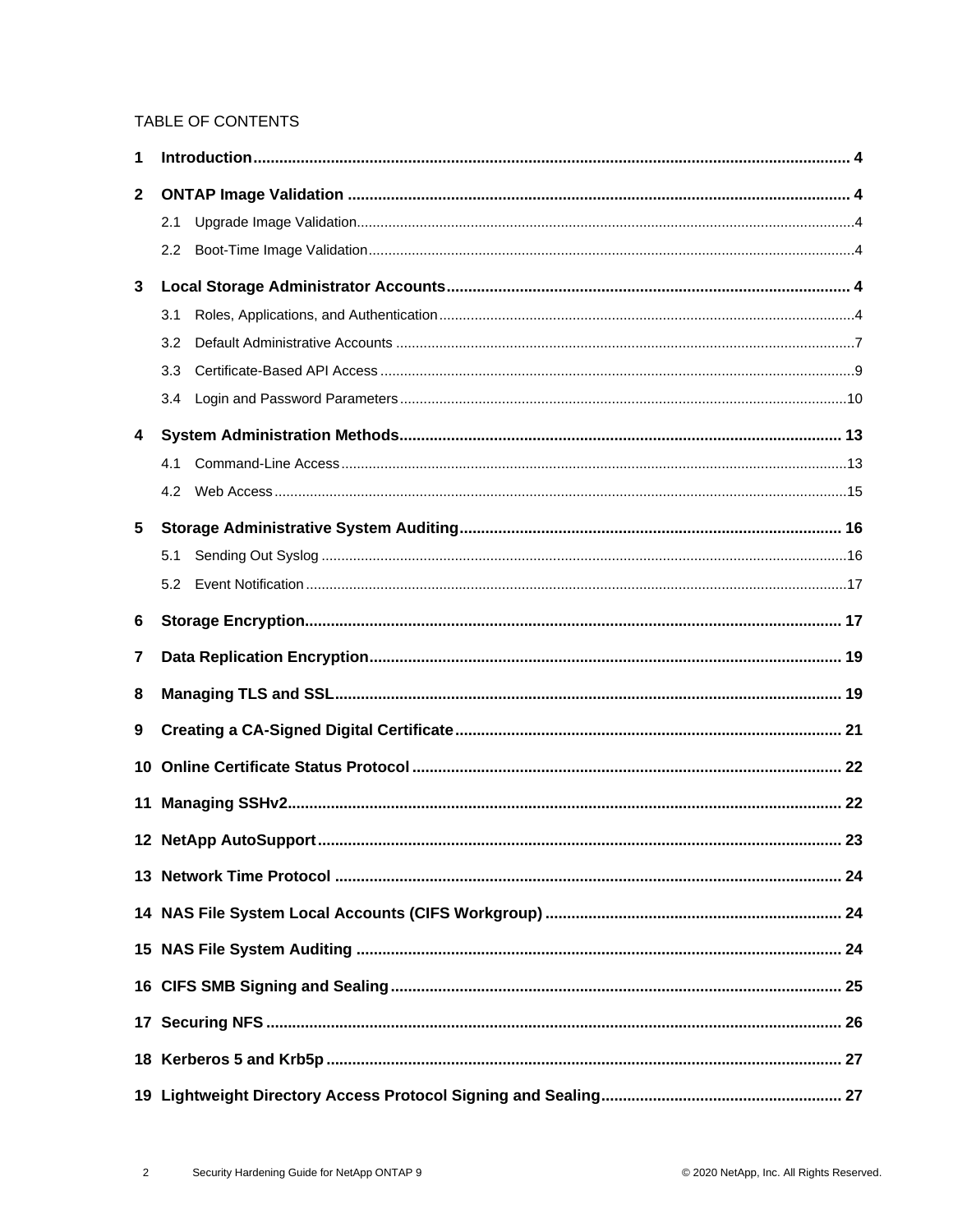#### **LIST OF TABLES**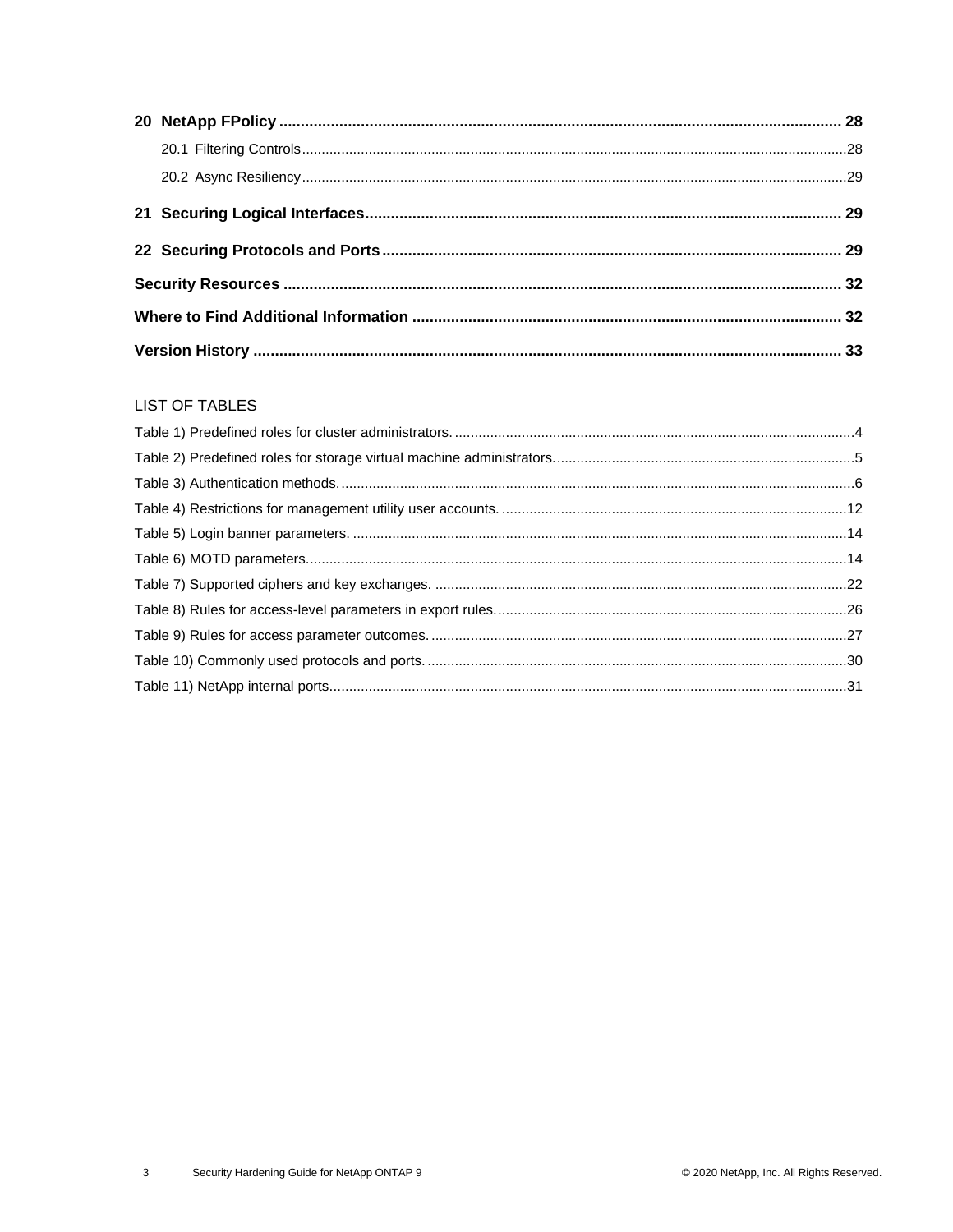## <span id="page-3-0"></span>**Introduction**

The evolution of the current threat landscape presents an organization with unique challenges for protecting its most valuable assets: data and information. The advanced and dynamic threats and vulnerabilities we face are ever increasing in sophistication. Coupled with an increase in the effectiveness of obfuscation and reconnaissance techniques on the part of potential intruders, system managers must address the security of data and information in a proactive manner. This guide seeks to help operators and administrators in that task with the confidentiality, integrity, and availability integral to the NetApp solution.

# <span id="page-3-1"></span>**ONTAP Image Validation**

### <span id="page-3-2"></span>**Upgrade Image Validation**

Code signing helps verify that ONTAP images installed through nondisruptive image updates or automated nondisruptive image updates, CLIs, or ZAPIs are authentically produced by NetApp and have not been tampered with. Upgrade image validation was introduced in ONTAP 9.3.

This feature is a no-touch security enhancement to ONTAP upgrading or reversion. The user is not expected to do anything differently except for optionally verifying the top-level  $\text{image.tgz}$  signature.

### <span id="page-3-3"></span>**Boot-Time Image Validation**

Starting with ONTAP 9.4, Unified Extensible Firmware Interface (UEFI) secure boot is enabled for NetApp AFF A800, AFF A220, FAS2750, and FAS2720 systems and subsequent next-generation systems that employ UEFI BIOS.

During power on, the bootloader validates the whitelist database of secure boot keys with the signature associated with each module that is loaded. After each module is validated and loaded, the boot process continues with the ONTAP initialization. If signature validation fails for any module, the system reboots.

## <span id="page-3-4"></span>**Local Storage Administrator Accounts**

### <span id="page-3-5"></span>**Roles, Applications, and Authentication**

### **Roles**

With role-based access control (RBAC), users have access to only the systems and options that are required for their job roles and functions. The RBAC solution in ONTAP limits users' administrative access to the level granted for their defined role, which allows administrators to manage users by assigned role. ONTAP provides several predefined roles. Operators and administrators can create, modify, or delete custom access control roles, and they can specify account restrictions for specific roles. [Table 1](#page-3-6) lists the predefined roles in ONTAP.

| <b>Cluster Role</b>                       | <b>Brief Description</b>                                       |  |  |
|-------------------------------------------|----------------------------------------------------------------|--|--|
| Top-level administrative account<br>Admin |                                                                |  |  |
| Autosupport                               | Used by NetApp AutoSupport <sup>®</sup> technology             |  |  |
| Backup                                    | Provides access to the vserver services ndmp command directory |  |  |
| Read-only                                 | Evokes all show commands and resets its own password           |  |  |
| None                                      | Provides no command directory access                           |  |  |

<span id="page-3-6"></span>

|  |  |  |  | Table 1) Predefined roles for cluster administrators. |
|--|--|--|--|-------------------------------------------------------|
|--|--|--|--|-------------------------------------------------------|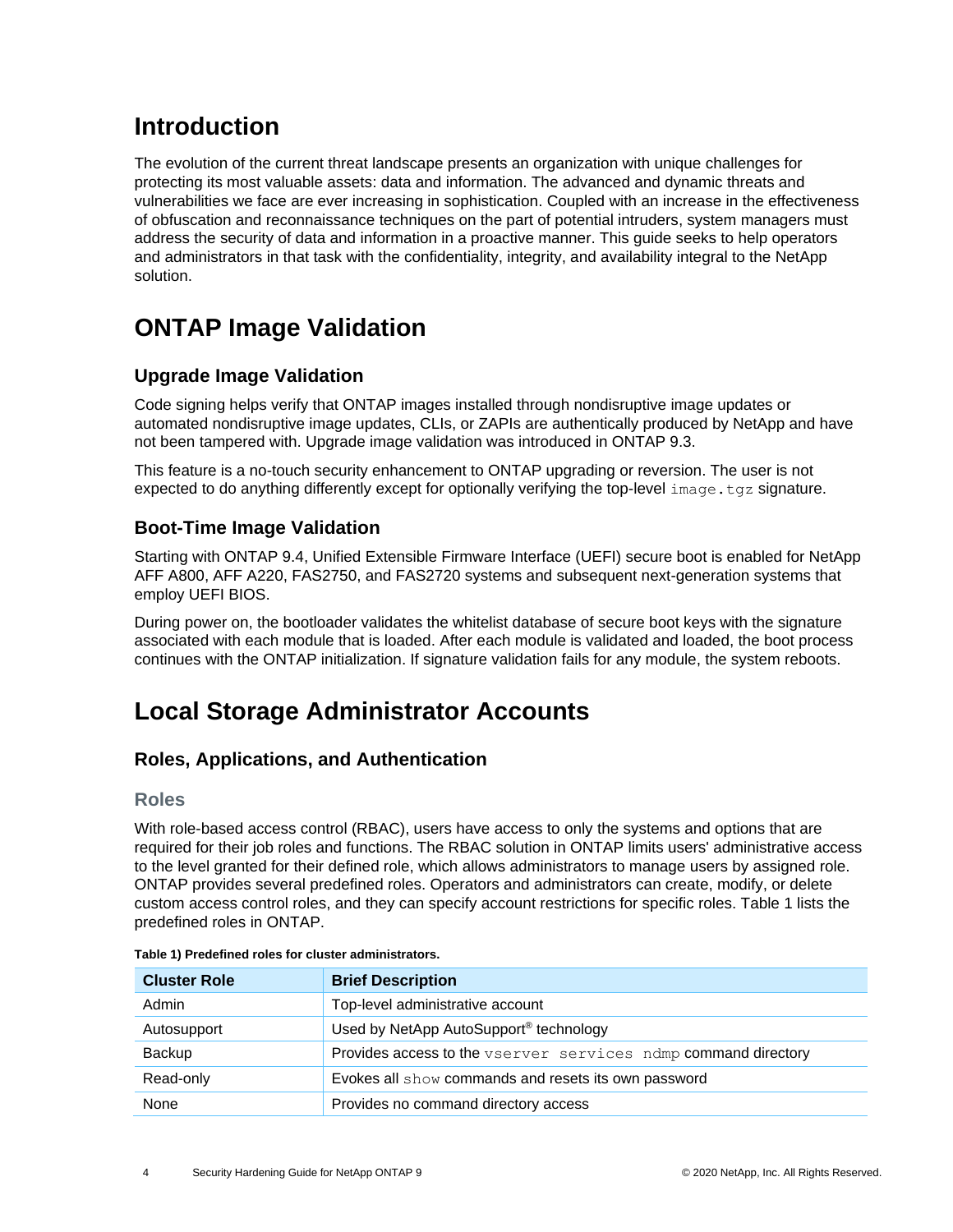<span id="page-4-0"></span>

| Table 2) Predefined roles for storage virtual machine administrators. |  |  |  |  |  |
|-----------------------------------------------------------------------|--|--|--|--|--|
|-----------------------------------------------------------------------|--|--|--|--|--|

| <b>SVM Role</b>  | <b>Capabilities</b>                                                                                                                                                                                                                                                                                                                                                                                                                                                                                                                                                                                                                                                                                                                      |
|------------------|------------------------------------------------------------------------------------------------------------------------------------------------------------------------------------------------------------------------------------------------------------------------------------------------------------------------------------------------------------------------------------------------------------------------------------------------------------------------------------------------------------------------------------------------------------------------------------------------------------------------------------------------------------------------------------------------------------------------------------------|
| vsadmin          | Manage your own user account, local password, and key information<br>$\bullet$<br>Manage volumes, quotas, qtrees, NetApp Snapshot <sup>™</sup> copies, and files<br>$\bullet$<br>Manage LUNs<br>$\bullet$<br>Perform NetApp SnapLock <sup>®</sup> operations, except privileged delete<br>$\bullet$<br>Configure the protocols NFS, CIFS, iSCSI, and FC (FCoE included)<br>$\bullet$<br>Configure the following services: DNS, Lightweight Directory Access<br>$\bullet$<br>Protocol (LDAP), and Network Information Service (NIS)<br>Monitor jobs<br>$\bullet$<br>Monitor network connections and network interface<br>$\bullet$<br>Monitor the health of storage virtual machines (SVMs; previously known<br>$\bullet$<br>as Vservers) |
| vsadmin-volume   | Manage your own user account, local password, and key information<br>$\bullet$<br>Manage volumes, quotas, gtrees, Snapshot copies, and files<br>$\bullet$<br>Manage LUNs<br>$\bullet$<br>Configure the following protocols: NFS, CIFS, iSCSI, and FC (FCoE<br>$\bullet$<br>included)<br>Configure the following services: DNS, LDAP, and NIS<br>$\bullet$<br>Monitor network interface<br>$\bullet$<br>Monitor health of SVMs<br>$\bullet$                                                                                                                                                                                                                                                                                               |
| vsadmin-protocol | Manage your own user account local password and key information<br>$\bullet$<br>Configure the following protocols: NFS, CIFS, iSCSI, and FC (FCoE<br>$\bullet$<br>included)<br>Configuring the following services: DNS, LDAP, and NIS<br>$\bullet$<br>Manage LUNs<br>$\bullet$<br>Monitor network interface<br>$\bullet$<br>Monitor health of SVMs<br>$\bullet$                                                                                                                                                                                                                                                                                                                                                                          |
| vsadmin-backup   | Managing your own user account, local password, and key information<br>$\bullet$<br>Manage NDMP operations<br>$\bullet$<br>Create a restored volume read/write<br>$\bullet$<br>Manage NetApp SnapMirror® relationships and Snapshot copies<br>٠<br>View volumes and network information<br>$\bullet$                                                                                                                                                                                                                                                                                                                                                                                                                                     |
| vsadmin-snaplock | Manage your own user account, local password, and key information<br>$\bullet$<br>Manage volumes, except volume moves<br>$\bullet$<br>Manage quotas, qtrees, Snapshot copies, and files<br>$\bullet$<br>Perform SnapLock operations, including privileged delete<br>$\bullet$<br>Configure the following protocols: NFS and CIFS<br>$\bullet$<br>Configure the following services: DNS, LDAP, and NIS<br>$\bullet$<br>Monitor jobs<br>$\bullet$<br>Monitor network connections and network interface<br>٠                                                                                                                                                                                                                                |
| vsadmin-readonly | Manage your own user account, local password, and key information<br>$\bullet$<br>Monitor health of SVMs<br>$\bullet$                                                                                                                                                                                                                                                                                                                                                                                                                                                                                                                                                                                                                    |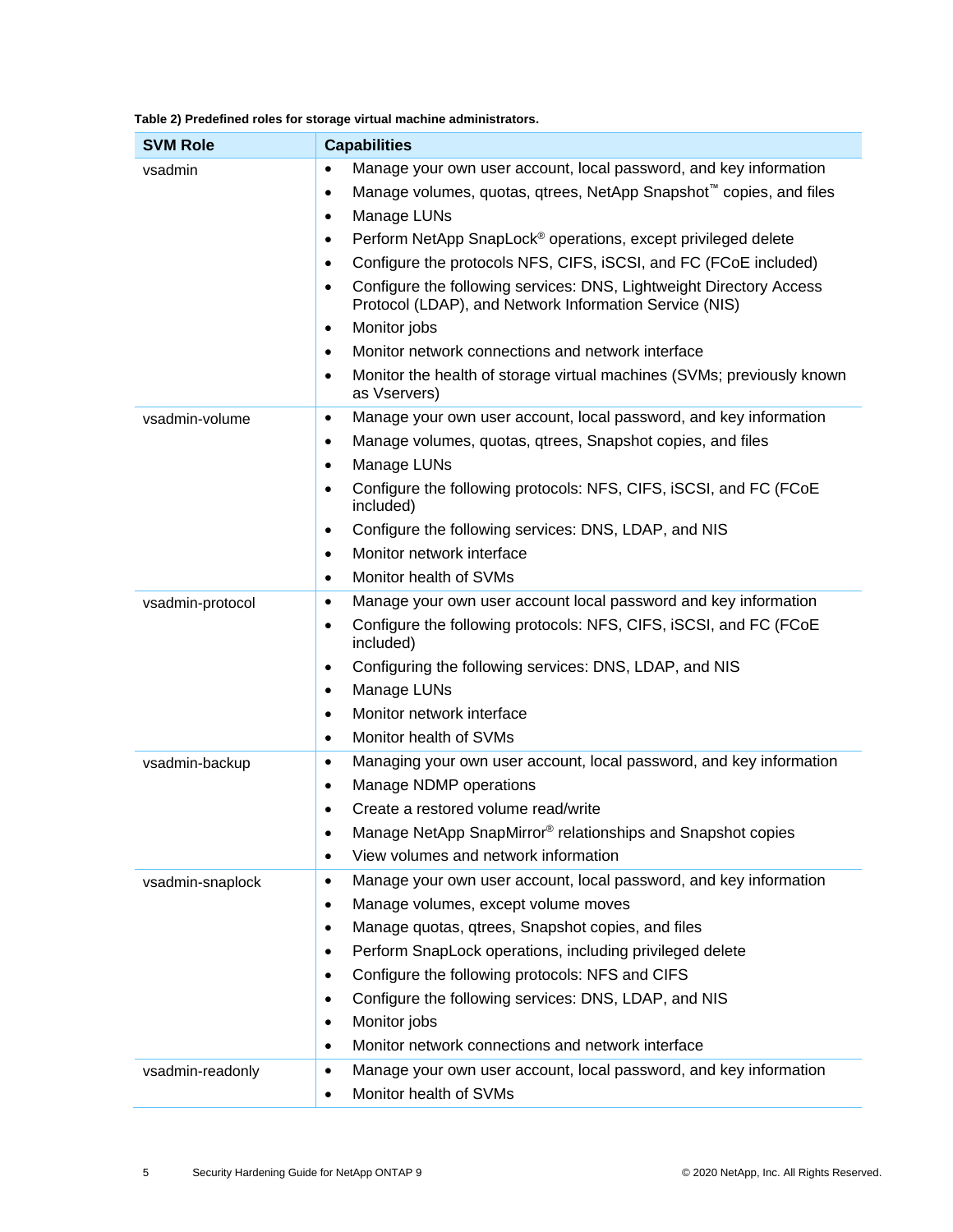| <b>SVM Role</b> | <b>Capabilities</b>                      |
|-----------------|------------------------------------------|
|                 | Monitor network interface<br>$\bullet$   |
|                 | View volumes and LUNs<br>$\bullet$       |
|                 | View services and protocols<br>$\bullet$ |

#### **Application Methods**

The application method specifies the access type of the login method. Possible values include console, http, ontapi, rsh, snmp, service-processor, ssh, and telnet.

Setting this parameter to service-processor grants the user access to the Service Processor. When this parameter is set to service-processor, you must also set the -authentication-method parameter to password or password and publickey because the Service Processor only supports password authentication or two-factor password and public key authentication. SVM user accounts cannot access the Service Processor. Therefore, operators and administrators cannot use the -vserver parameter when this parameter is set to service-processor.

For security reasons, Telnet and Remote Shell (RSH) are disabled by default because NetApp recommends Secure Shell (SSH) for secure remote access. If there is a requirement or unique need for Telnet or RSH, they must be enabled.

The security protocol modify command modifies the existing cluster-wide configuration of RSH and Telnet. Enable RSH and Telnet in the cluster by setting the enabled field to  $true$ .

#### **Authentication Methods**

The authentication method parameter specifies the authentication method used for logins. [Table 3](#page-5-0) lists the various authentication methods.

| <b>Authentication Method</b> | <b>Description</b>              |
|------------------------------|---------------------------------|
| cert                         | SSL certificate authentication  |
| community                    | SNMP community strings          |
| domain                       | Active Directory authentication |
| nsswitch                     | LDAP or NIS authentication      |
| password                     | Password                        |
| publickey                    | Public key authentication       |
| usm                          | SNMP user security model        |

#### <span id="page-5-0"></span>**Table 3) Authentication methods.**

**Note:** The use of NIS is not recommended due to protocol security weaknesses.

Starting with ONTAP 9.3, chained two-factor authentication is available for local SSH admin accounts using publickey and password as the two authentication methods. In addition to the authentication-method field in the security login command, a new field named -secondauthentication-method has been added. Either public key or password can be specified as the authentication-method or the –second-authentication-method. However, during SSH authentication, the order is always public key with partial authentication, followed by the password prompt for full authentication.

```
[sam@centos7 ~]$ ssh ontap9.3.NTAP.LOCAL 
Authenticated with partial success.
Password:
cluster1::>
```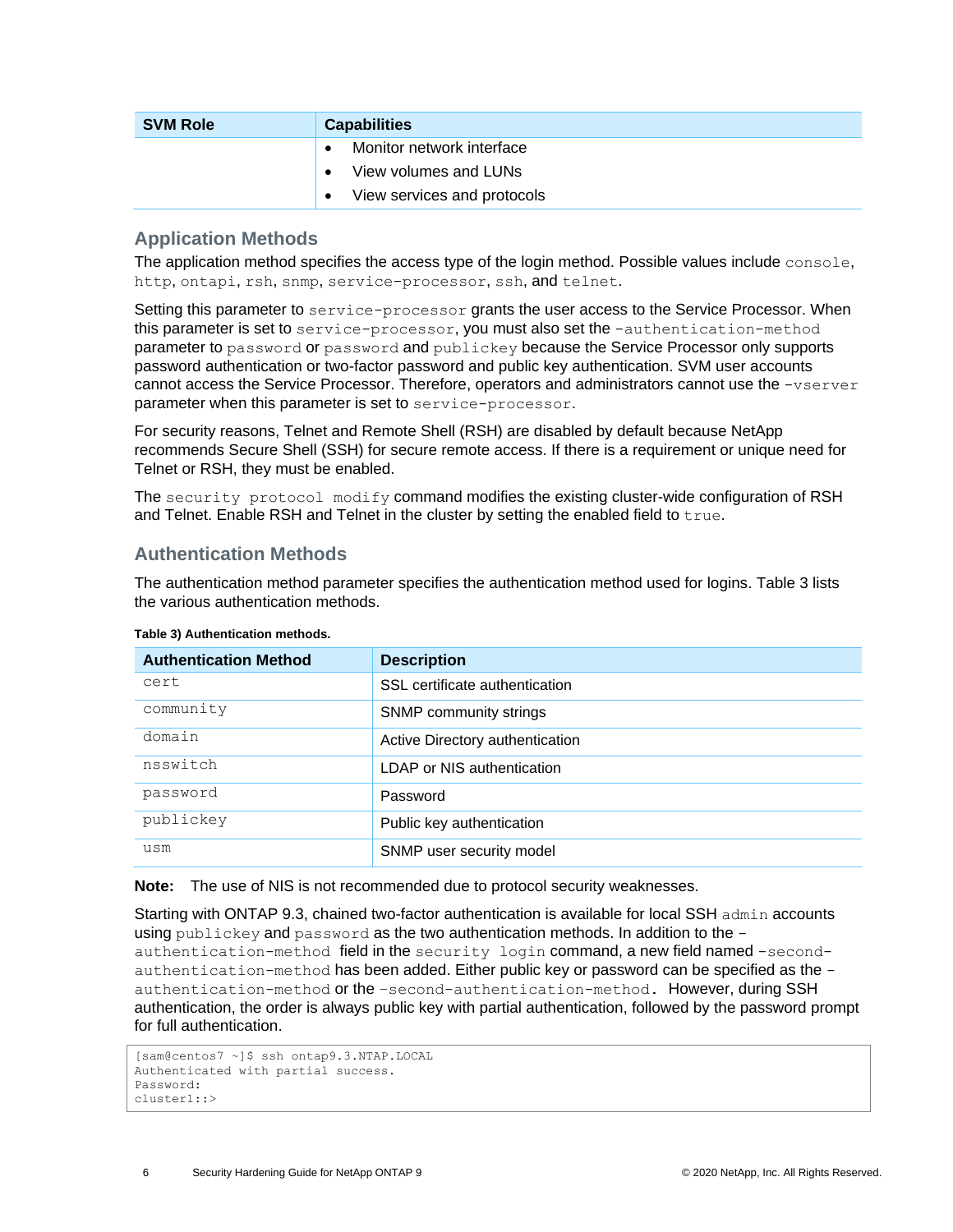Starting with ONTAP 9.4, nsswitch can be used as a second authentication method with publickey.

#### <span id="page-6-0"></span>**Default Administrative Accounts**

There are two default administrative accounts: admin and diag.

Orphaned accounts are a major security vector that often leads to vulnerabilities, including the escalation of privileges. These are unnecessary and unused accounts that remain in the user account repository. They are primarily default accounts that were never used or for which passwords were never updated or changed. To address this issue, ONTAP supports the removal and renaming of accounts.

**Note:** ONTAP cannot remove or rename built-in accounts. However, NetApp recommends locking any unneeded built-in accounts with the lock command.

Although orphaned accounts are a significant security issue, NetApp strongly recommends testing the effect of removing accounts from the local account repository.

To list the local accounts, run the security login show command.

```
cluster1::*> security login show -vserver cluster1
Vserver: cluster1
 Authentication Acct Is-Nsswitch
User/Group Name Application Method Role Name Locked Group
---------------- ----------- --------- ---------------- ------ -----------
admin console password admin no no
admin http password admin no no
admin ontapi password admin no no
admin service-processor password admin no no
admin ssh password admin no no
admin ssh password admin no no no autosupport console password autosupport no no
6 entries were displayed.
```
#### **Admin Account**

The admin account has the role of administrator and is allowed access using all applications.

To completely remove the default admin account, you must first create another admin-level account that uses the console login application.

**Note:** Doing so might cause some undesired effects. Always test new settings that might affect the security status of the solution on a nonproduction cluster first.

```
cluster1::*> security login create -user-or-group-name NewAdmin -application console -
authentication-method password -vserver cluster1
```

| cluster1::*> security login show -vserver cluster1 |                                  |                |                      |              |    |  |  |  |
|----------------------------------------------------|----------------------------------|----------------|----------------------|--------------|----|--|--|--|
| Vserver: cluster1                                  |                                  |                |                      |              |    |  |  |  |
| Authentication<br>Acct Is-Nsswitch                 |                                  |                |                      |              |    |  |  |  |
| User/Group Name Application Method Role Name       |                                  |                |                      | Locked Group |    |  |  |  |
|                                                    |                                  |                |                      |              |    |  |  |  |
| NewAdmin                                           | console                          | password admin |                      | no           | no |  |  |  |
| admin                                              | console                          | password admin |                      | no           | no |  |  |  |
| admin                                              | http                             | password admin |                      | no           | no |  |  |  |
| admin                                              | ontapi                           | password admin |                      | no           | no |  |  |  |
| admin                                              | service-processor password admin |                |                      | no           | no |  |  |  |
| admin                                              | ssh                              | password admin |                      | no           | no |  |  |  |
| autosupport<br>7 entries were displayed.           | console                          |                | password autosupport | no           | no |  |  |  |
|                                                    |                                  |                |                      |              |    |  |  |  |

After the new admin account is created, test access to that account with the NewAdmin account login. With the NewAdmin login, configure the account to have to same login applications as the default or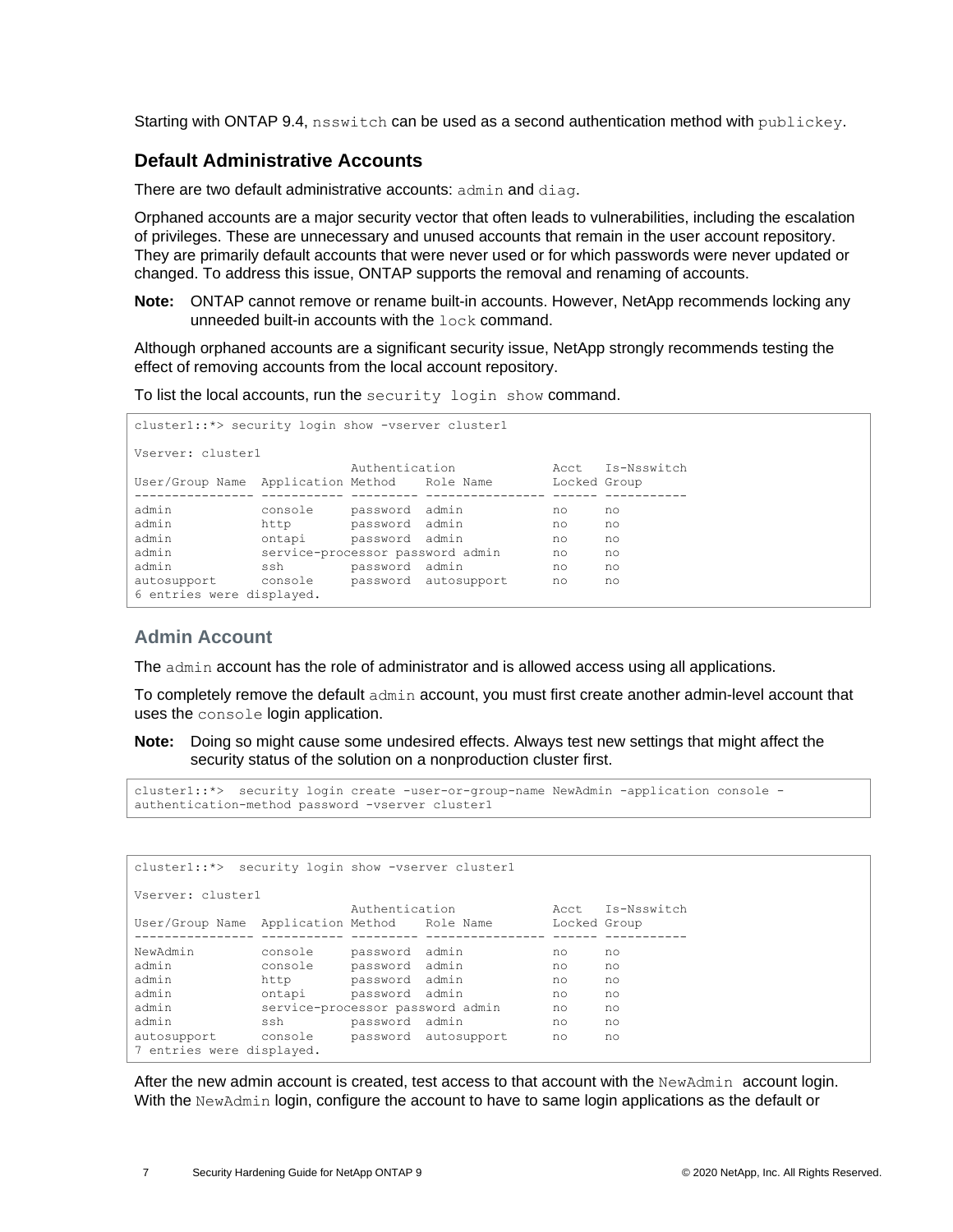previous admin account (for example, http, ontapi, service-processor, or ssh). This step makes sure that access control is maintained.

```
cluster1::*> security login create -vserver cluster1 -user-or-group-name NewAdmin -application 
ssh -authentication-method password
cluster1::*> security login create -vserver cluster1 -user-or-group-name NewAdmin -application 
http -authentication-method password
cluster1::*> security login create -vserver cluster1 -user-or-group-name NewAdmin -application 
ontapi -authentication-method password
cluster1::*> security login create -vserver cluster1 -user-or-group-name NewAdmin -application 
service-processor -authentication-method password
```
After all functions have been tested, you can disable the admin account for all applications before removing it from ONTAP. This step serves as a final test to confirm that there are no lingering functions that rely on the previous admin account.

cluster1::\*> security login lock -vserver cluster1 -user-or-group-name admin -application \*

To remove the default admin account and all entries for it, run the following command:

```
cluster1::*> security login delete -vserver cluster1 -user-or-group-name admin -application *
cluster1::*> security login show -vserver cluster1
Vserver: cluster1
 Authentication Acct Is-Nsswitch
User/Group Name Application Method Role Name Locked Group
---------------- ----------- --------- ---------------- ------ -----------
NewAdmin console password admin no no
NewAdmin http password admin no no
NewAdmin ontapi password admin no no
NewAdmin service-processor password admin no no
NewAdmin ssh password admin no no
autosupport console password autosupport no no
7 entries were displayed.
```
#### **Diag Account**

A diagnostic account named diag is provided with your storage system. You can use the diag account to perform troubleshooting tasks in the systemshell. The diag account and the systemshell are intended for low-level diagnostic purposes only and should be used only with guidance from technical support.

The diag account is the only account that can be used to access the systemshell through the diag privileged command systemshell. Before accessing the systemshell, you must set the diag account password by using the security login password command. You should use strong password principles and change the diag password on a regular interval. Neither the diag account nor the systemshell is intended for general administrative purposes.

```
ontap9-tme-8040::> set -privilege diag
Warning: These diagnostic commands are for use by NetApp personnel only.
Do you want to continue? {y|n}: y
ontap9-tme-8040::*> systemshell -node ontap9-tme-8040-01
  (system node systemshell)
diag@169.254.185.32's password:
Warning: The system shell provides access to low-level
diagnostic tools that can cause irreparable damage to
the system if not used properly. Use this environment
only when directed to do so by support personnel.
ontap9-tme-8040-01%
```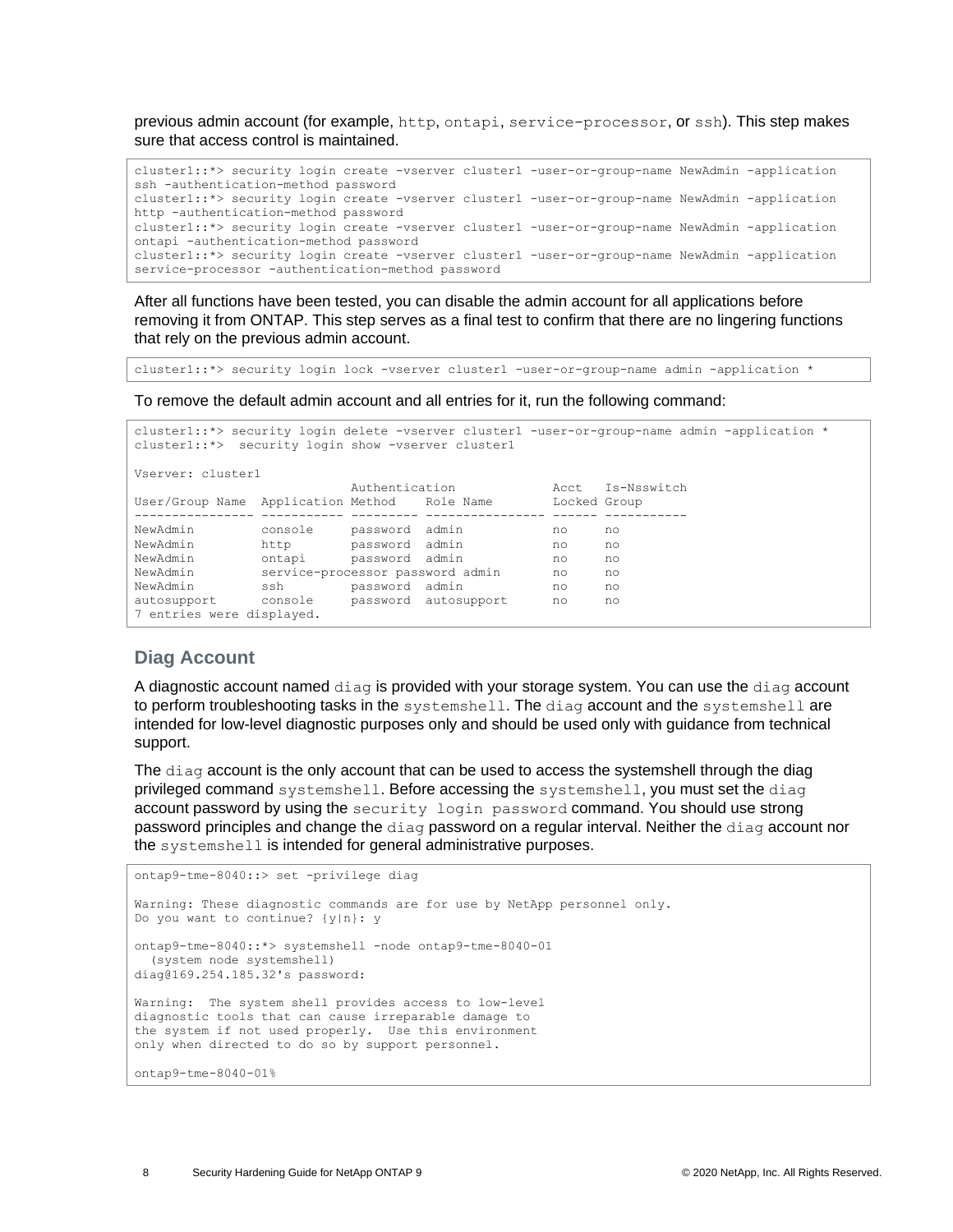#### <span id="page-8-0"></span>**Certificate-Based API Access**

When using the NetApp Manageability SDK API access to ONTAP, you must use certificate-based authentication instead of the user ID and password authentication.

A self-signed certificate can be generated and installed on ONTAP as follows:

1. Using OpenSSL, generate a certificate by running the following command:

```
openssl req -x509 -nodes -days 1095 -newkey rsa:2048 -keyout test.key -out test.pem \
> -subj "/C=US/ST=NC/L=RTP/O=NetApp/CN=cert_user"
Generating a 2048 bit RSA private key
..............+++
..........................+++
writing new private key to 'test.key'
```
This command generates a public certificate named  $test.pem$  and a private key named  $key.out$ . The common name, CN, corresponds to the ONTAP user ID.

2. Install the contents of the public certificate in privacy enhanced mail (pem) format in ONTAP by running the following command and pasting the certificate's contents when prompted:

security certificate install -type client-ca -vserver ontap9-tme-8040

Please enter Certificate: Press <Enter> when done

3. Enable ONTAP to allow client access through SSL and define the user ID for API access.

```
security ssl modify -vserver ontap9-tme-8040 -client-enabled true
security login create -user-or-group-name cert user -application ontapi -authmethod cert -role
admin -vserver ontap9-tme-8040
```
In the following example, the user ID  $cent\_user$  is now enabled to use certificate-authenticated API access. A simple Manageability SDK Python script using cert\_user to display the ONTAP version appears as follows:

#!/usr/bin/python

```
import sys
sys.path.append("/home/admin/netapp-manageability-sdk-9.5/netapp-manageability-sdk-
9.5/lib/python/NetApp")
from NaServer import *
cluster = "ontap9-tme-8040"
transport = "HTTPS"
port = 443style = "CERTIFICATE"
cert = "test.pem"
key = "test-key"s = NaServer(cluster, 1, 30)
s.set_transport_type(transport)
s.set_port(port)
s.set_style(style)
s.set<sup>s</sup>erver cert verification(0)
s.set_client_cert_and_key(cert, key)
api = NaElement("system-get-version")
output = s.invoke_elem(api)
if (output.results status() == "failed"):
    r = output.results_reason()
   print("Failed: " + 5tr(r))
    sys.exit(2)
ontap_version = output.child_get_string("version")
print (''V: " + ontap version)
```
The output of the script displays the ONTAP version.

./version.py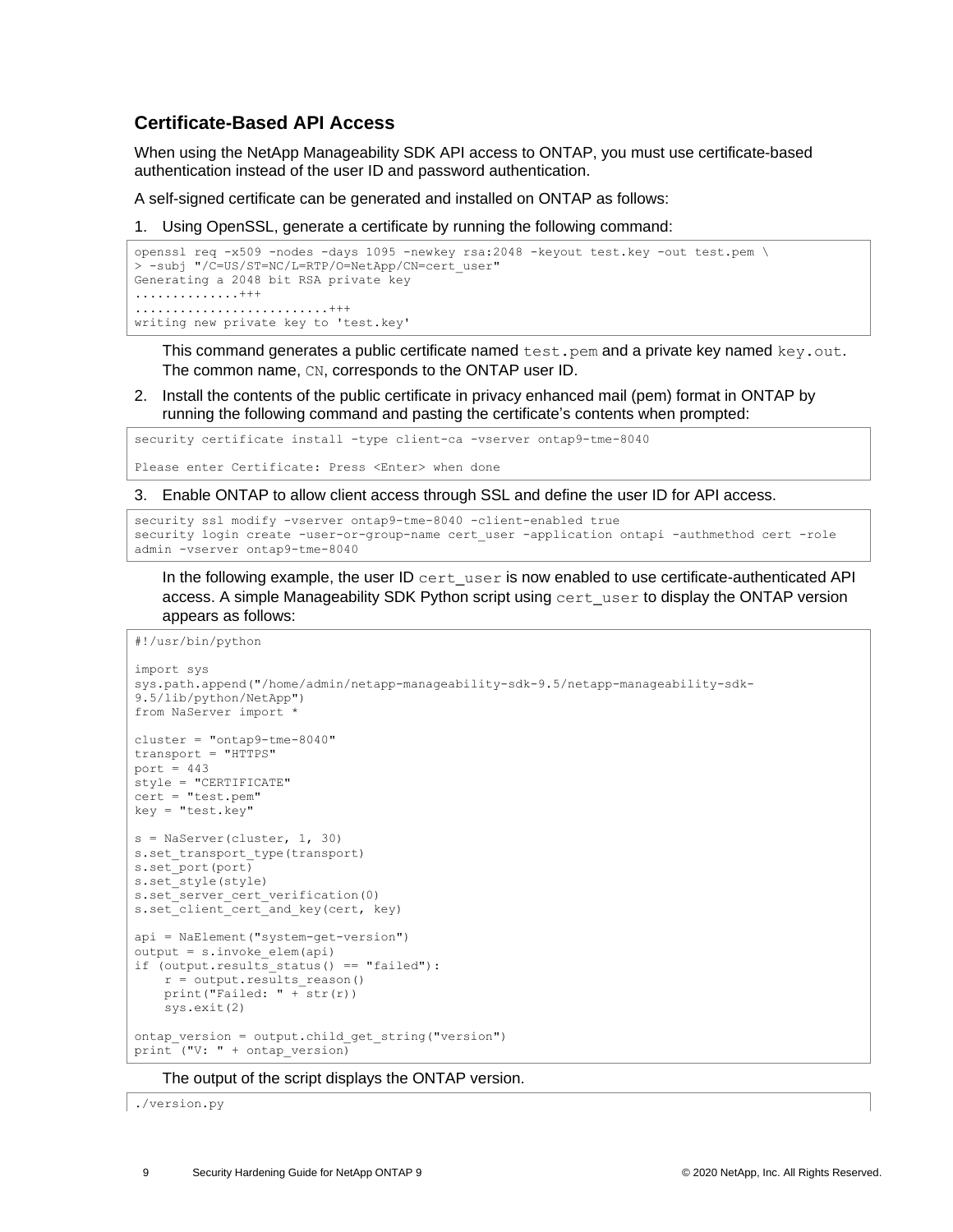V: NetApp Release 9.5RC1: Sat Nov 10 05:13:42 UTC 2018

4. To perform certificate-based authentication with the ONTAP REST API, complete the following steps: a. In ONTAP, define the user ID for HTTP access:

security login create -user-or-group-name cert user -application http -authmethod cert -role admin -vserver ontap9-tme-8040

#### b. On your Linux client, run the following command that produces the ONTAP version as output:

```
curl -k --cert-type PEM --cert ./test.pem --key-type PEM --key ./test.key -X GET "https://ontap9-
tme-8040/api/cluster?fields=version"
{
   "version": {
     "full": "NetApp Release 9.7P1: Thu Feb 27 01:25:24 UTC 2020",
     "generation": 9,
     "major": 7,
     "minor": 0
 },
   "_links": {
     "self": {
       "href": "/api/cluster"
     }
   }
}
```
For details, see [Certificate based authentication with the NetApp Manageability SDK for ONTAP.](https://netapp.io/2016/11/08/certificate-based-authentication-netapp-manageability-sdk-ontap/)

#### <span id="page-9-0"></span>**Login and Password Parameters**

An effective security posture adheres to established organizational policies, guidelines, and any governance or standards that apply to the organization. Examples of these requirements include user name lifetime, password-length requirements, character requirements, and the storage of such accounts. The ONTAP solution provides features and functions to address these security constructs.

#### **New Local Account Features**

To support an organization's user account policies, guidelines, or standards, including governances, the following functionality is now supported with ONTAP 9:

- Configuring password policies to enforce a minimum number of digits, lowercase characters, or uppercase characters
- Requiring a delay after a failed login attempt
- Defining the account inactive limit
- Expiring a user account
- Displaying a password expiration warning message
- Notification of an invalid login
	- **Note:** Configurable settings are managed by using the security login role config modify command.

#### **SHA-512 Support**

To enhance password security, ONTAP 9 supports the SHA-2 password hash function and defaults to using SHA-512 for hashing newly created or changed passwords. Operators and administrators can also expire or lock accounts as needed.

Preexisting ONTAP 9 user accounts with unchanged passwords continue to use the MD5 hash function after the upgrade to ONTAP 9.0 or later. However, NetApp strongly recommends that these user accounts migrate to the more secure SHA-512 solution by having users change their passwords.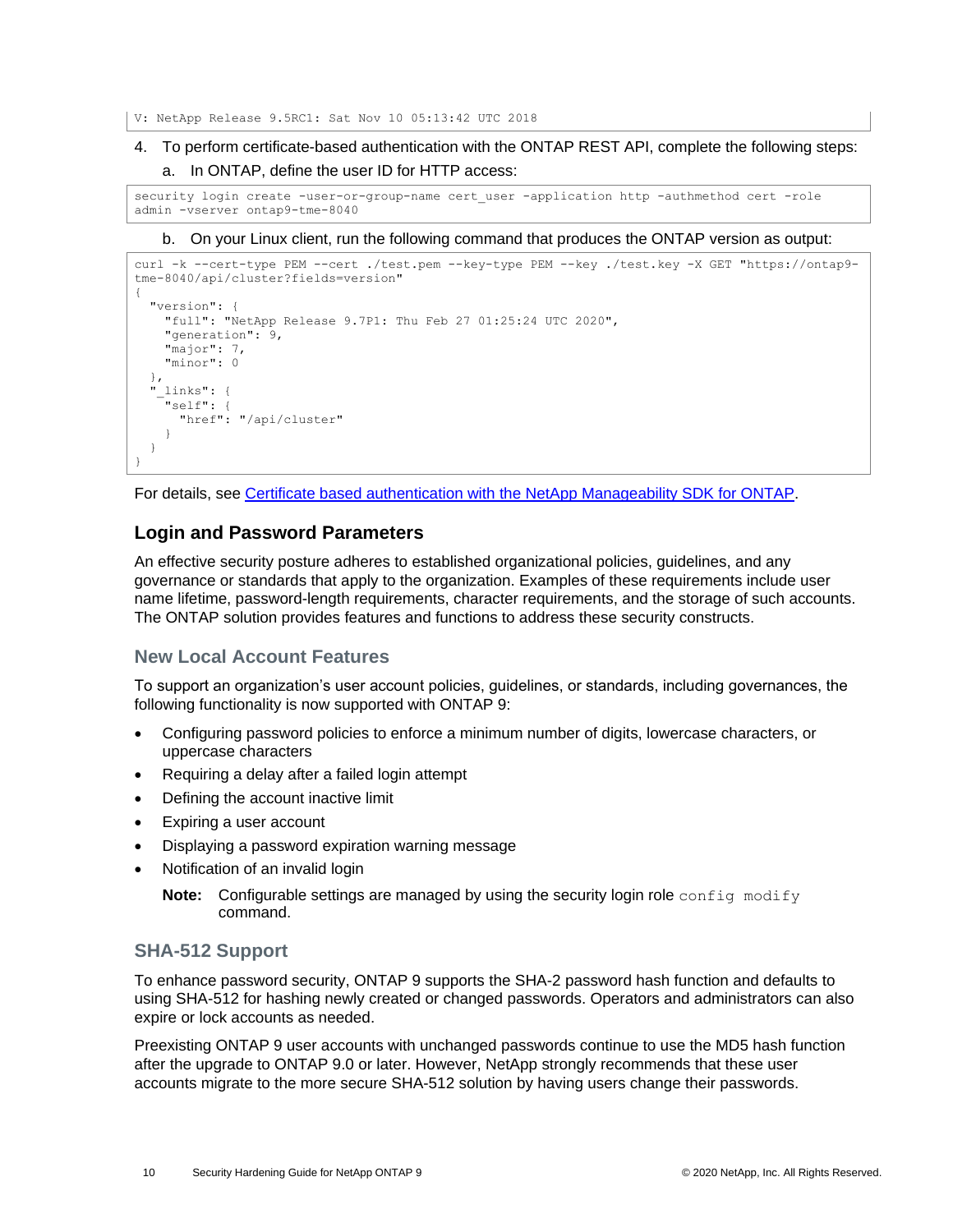The password hash functionality enables you to perform the following tasks:

• Display user accounts that match the specified hash function.

|                   |         |                                                                            | cluster1::*> security login show -user-or-group-name NewAdmin -fields hash-function |
|-------------------|---------|----------------------------------------------------------------------------|-------------------------------------------------------------------------------------|
|                   |         | vserver user-or-group-name application authentication-method hash-function |                                                                                     |
|                   |         |                                                                            |                                                                                     |
| cluster1 NewAdmin | console | password                                                                   | sha512                                                                              |
| cluster1 NewAdmin | ontapi  | password                                                                   | sha512                                                                              |
| cluster1 NewAdmin | ssh     | password                                                                   | sha512                                                                              |

Expire accounts that use a specified hash function (for example, MD5), which forces users to change their passwords at the next login.

```
cluster1::*> security login expire-password -vserver * -username * -hash-function md5
```
Lock accounts with passwords that use the specified hash function.

cluster1::\*> security login lock -vserver \* -username \* -hash-function md5

The password hash function is unknown for the internal autosupport user in your cluster's administrative SVM. This issue is cosmetic. The hash function is unknown because this internal user does not have a configured password by default.

To view the password hash function for the autosupport user, run the following commands:

```
::> set advanced
::> security login show -user-or-group-name autosupport -instance
                      Vserver: cluster1
      User Name or Group Name: autosupport
                 Application: console
       Authentication Method: password
    Remote Switch IP Address:
                    Role Name: autosupport
               Account Locked: no
                Comment Text: -
      Whether Ns-switch Group: no
       Password Hash Function: unknown
Second Authentication Method2: none
```
To set the password hash function (default: sha512), run the following command:

::> security login password -username autosupport

It does not matter what the password is set to.

```
security login show -user-or-group-name autosupport -instance
                      Vserver: cluster1
      User Name or Group Name: autosupport
                  Application: console
       Authentication Method: password
     Remote Switch IP Address: -
                    Role Name: autosupport
               Account Locked: no
                 Comment Text: -
      Whether Ns-switch Group: no
        Password Hash Function: sha512
Second Authentication Method2: none
```
#### **Password Parameters**

The ONTAP solution supports password parameters that address and support organizational policy requirements and guidelines. [Table 4](#page-11-0) describes the security login role config show command, which displays information about the account.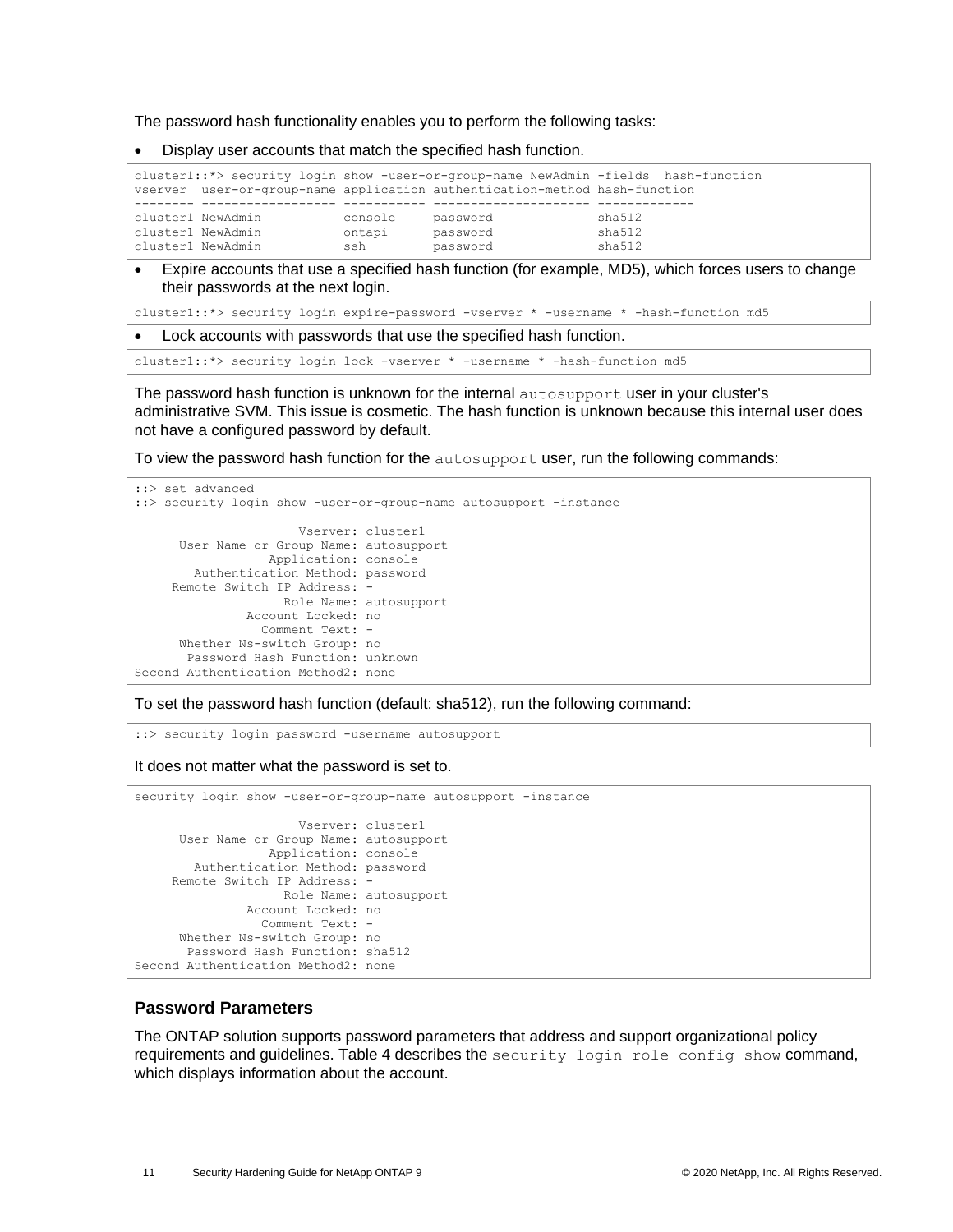<span id="page-11-0"></span>

|  | Table 4) Restrictions for management utility user accounts. |  |  |  |  |  |
|--|-------------------------------------------------------------|--|--|--|--|--|
|--|-------------------------------------------------------------|--|--|--|--|--|

| <b>Attribute</b>                  | <b>Description</b>                                                                  | <b>Default</b>                                                        | Range                                                                                   |
|-----------------------------------|-------------------------------------------------------------------------------------|-----------------------------------------------------------------------|-----------------------------------------------------------------------------------------|
| username-<br>minlength            | Minimum user name<br>length required                                                | 3                                                                     | $3 - 16$                                                                                |
| username-alphanum                 | User name<br>alphanumeric                                                           | disabled                                                              | Enabled/disabled                                                                        |
| passwd-minlength                  | Minimum password<br>length required                                                 | 8                                                                     | $3 - 64$                                                                                |
| passwd-alphanum                   | Password alphanumeric                                                               | enabled                                                               | Enabled/disabled                                                                        |
| passwd-min-<br>special-chars      | Minimum number of<br>special characters<br>required in the password                 | $\Omega$                                                              | $0 - 64$                                                                                |
| passwd-expiry-<br>time            | Password expiration<br>time (in days)                                               | Unlimited, which means<br>the passwords never<br>expire               | 0-unlimited<br>$0 ==$ expire now                                                        |
| require-initial-<br>passwd-update | Require initial password<br>update on first login                                   | <b>Disabled</b>                                                       | Enabled/disabled<br>Changes allowed<br>through console or SSH                           |
| max-failed-login-<br>attempts     | Maximum number of<br>failed attempts                                                | 0, do not lock account                                                |                                                                                         |
| lockout-duration                  | Maximum lockout period<br>(in days)                                                 | The default is 0, which<br>means the account is<br>locked for one day | $\qquad \qquad -$                                                                       |
| disallowed-reuse                  | Disallow last N<br>passwords                                                        | 6                                                                     | Minimum is 6                                                                            |
| change-delay                      | Delay between<br>password changes (in<br>days)                                      | $\mathbf 0$                                                           |                                                                                         |
| delay-after-<br>failed-login      | Delay after each failed<br>login attempt (in<br>seconds)                            | $\overline{\mathbf{4}}$                                               |                                                                                         |
| passwd-min-<br>lowercase-chars    | Minimum number of<br>lowercase alphabetic<br>characters required in<br>the password | 0, which requires no<br>lowercase characters                          | $0 - 64$                                                                                |
| passwd-min-<br>uppercase-chars    | Minimum number of<br>uppercase alphabetic<br>characters required                    | 0, which requires no<br>uppercase characters                          | $0 - 64$                                                                                |
| passwd-min-digits                 | Minimum number of<br>digits required in the<br>password                             | 0, which requires no<br>digits                                        | $0 - 64$                                                                                |
| passwd-expiry-<br>warn-time       | Display warning<br>message before<br>password expiration (in<br>days)               | Unlimited, which means<br>never warn about<br>password expiration     | 0, which means warn<br>user about password<br>expiration upon every<br>successful login |
| account-expiry-<br>time           | Account expires in N<br>days                                                        | Unlimited, which means<br>the accounts never<br>expire                | The account expiration<br>time must be greater<br>than the account inactive<br>limit    |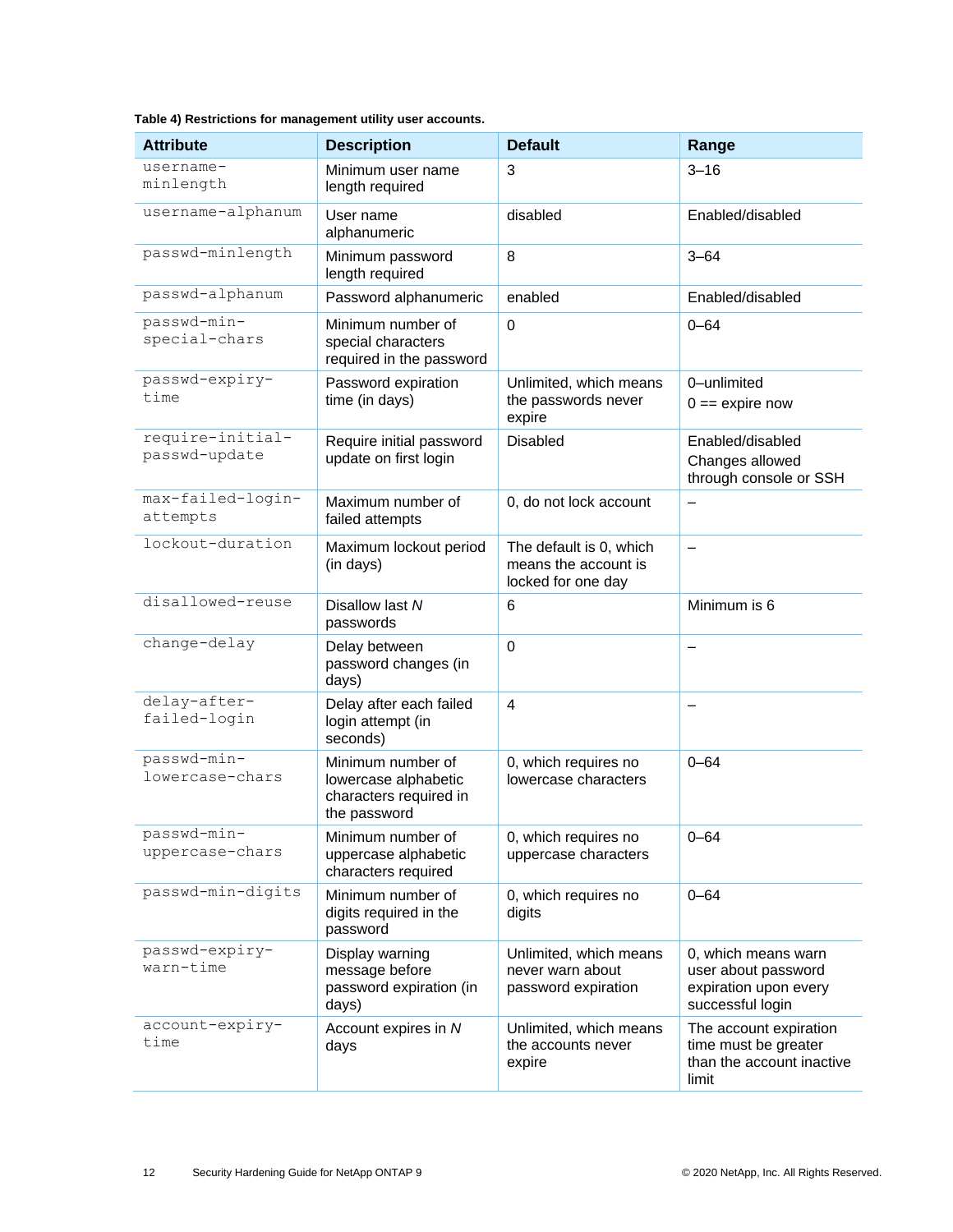| <b>Attribute</b>           | <b>Description</b>                                                       | <b>Default</b>                                                  | Range                                                                          |
|----------------------------|--------------------------------------------------------------------------|-----------------------------------------------------------------|--------------------------------------------------------------------------------|
| account-inactive-<br>limit | Maximum duration of<br>inactivity before account<br>expiration (in days) | Unlimited, which means<br>the inactive accounts<br>never expire | The account inactive limit<br>must be less than the<br>account expiration time |

```
cluster1::*> security login role config show -vserver cluster1 -role admin
                                           Vserver: cluster1
                                         Role Name: admin
                  Minimum Username Length Required: 3
                           Username Alpha-Numeric: disabled
                  Minimum Password Length Required: 8
                           Password Alpha-Numeric: enabled
Minimum Number of Special Characters Required in the Password: 0
                       Password Expires In (Days): unlimited
    Require Initial Password Update on First Login: disabled
                Maximum Number of Failed Attempts: 0
                    Maximum Lockout Period (Days): 0
                      Disallow Last 'N' Passwords: 6
            Delay Between Password Changes (Days): 0
     Delay after Each Failed Login Attempt (Secs): 4
Minimum Number of Lowercase Alphabetic Characters Required in the Password: 0
Minimum Number of Uppercase Alphabetic Characters Required in the Password: 0
Minimum Number of Digits Required in the Password: 0
Display Warning Message Days Prior to Password Expiry (Days): unlimited
                        Account Expires in (Days): unlimited
Maximum Duration of Inactivity before Account Expiration (Days): unlimited
```
## <span id="page-12-0"></span>**System Administration Methods**

### <span id="page-12-1"></span>**Command-Line Access**

Establishing secure access to systems is a critical part of maintaining a secure solution. The most common command-line access options are SSH, Telnet, and RSH. Of these, SSH is the most secure, industry-standard best practice for remote command-line access. NetApp highly recommends using SSH for command-line access to the ONTAP solution.

The security ssh show command shows the configurations of the SSH key exchange algorithms, ciphers, and MAC algorithms for the cluster and SVMs. [Table 7](#page-21-2) lists the algorithms and ciphers supported with SSH in the ONTAP solution. The key exchange method uses these algorithms and ciphers to specify how the one-time session keys are generated for encryption and authentication and how server authentication takes place.

|                           | cluster1::> security ssh show |                                        |                    |  |
|---------------------------|-------------------------------|----------------------------------------|--------------------|--|
| Vserver                   | Ciphers                       | Key Exchange Algorithms                | MAC Algorithms     |  |
| nsadhanacluster-2         |                               |                                        |                    |  |
|                           | aes256-ctr,                   | diffie-helman-group-                   | $hmac = sha2-256$  |  |
|                           | aes192-ctr,<br>aes128-ctr     | exchange-sha256,<br>ecdh-sha2-nistp384 | $hmac = sha2-512$  |  |
| vs0                       | aes128-gcm                    | $curve$ 25519-sha $256$                | $h$ mac-sha $1$    |  |
| vs1                       | aes256-ctr,                   | diffie-hellman-group-                  | $hmac = sha1 - 96$ |  |
|                           | $a$ es $192$ -ctr,            | exchange-sha256                        | $hmac - sha2-256$  |  |
|                           | aes128-ctr,                   | ecdh-sha2-nistp384                     | $hmac = sha2-256-$ |  |
|                           |                               | 3des-cbc, ecdh-sha2-nistp512           | etm                |  |
|                           |                               | $aes128 - qcm$                         | $hmac = sha2-512$  |  |
| 3 entries were displayed. |                               |                                        |                    |  |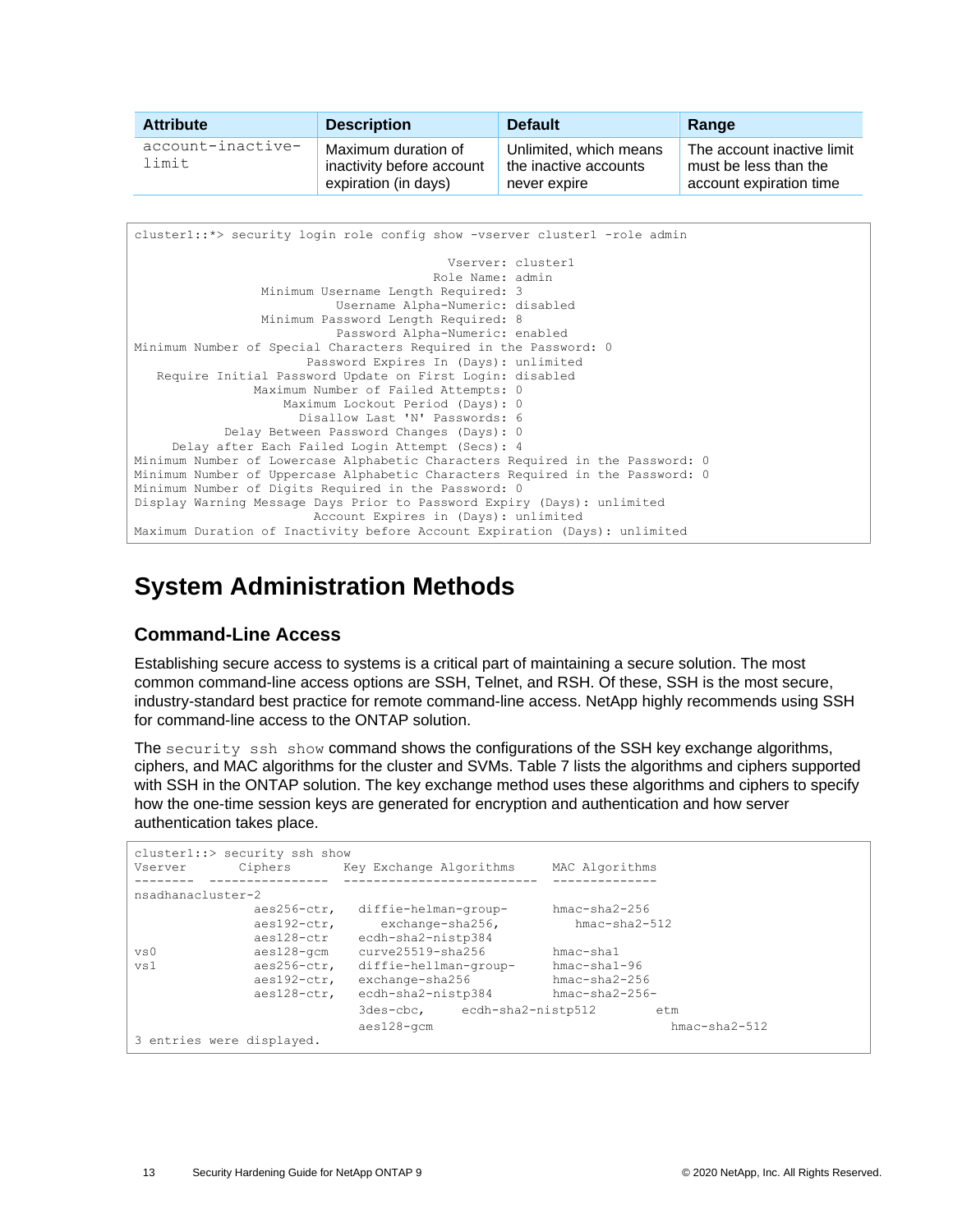#### **Login Banners**

Login banners allow an organization to present any operators, administrators, and even miscreants with terms and conditions of acceptable use, and they indicate who is permitted access to the system. This approach is helpful for establishing expectations for access and use of the system. The security login banner modify command modifies the login banner. The login banner is displayed just before the authentication step during the SSH and console device login process. The banner text must be in double quotes (" "), as shown in the following example. [Table 5](#page-13-0) lists the login banner parameters.

cluster1::> security login banner modify -vserver cluster1 -message "Authorized users ONLY!"

| <b>Parameter</b> | <b>Description</b>                                                                                                                                                                                                                                                                                                                                                                                                                                                                                                                                                                                                                                                                                                                                                     |
|------------------|------------------------------------------------------------------------------------------------------------------------------------------------------------------------------------------------------------------------------------------------------------------------------------------------------------------------------------------------------------------------------------------------------------------------------------------------------------------------------------------------------------------------------------------------------------------------------------------------------------------------------------------------------------------------------------------------------------------------------------------------------------------------|
| vserver          | Use this parameter to specify the SVM with the modified banner. Use the name of the<br>cluster admin SVM to modify the cluster-level message. The cluster-level message is<br>used as the default for data SVMs that do not have a message defined.                                                                                                                                                                                                                                                                                                                                                                                                                                                                                                                    |
| message          | This optional parameter can be used to specify a login banner message. If the cluster<br>has a login banner message set, the cluster login banner is used by all data SVMs as<br>well. Setting a data SVM's login banner overrides the display of the cluster login banner.<br>To reset a data SVM login banner to use the cluster login banner, use this parameter<br>with the value "-."<br>If you use this parameter, the login banner cannot contain newlines (also known as ends<br>of lines [EOLs] or line breaks). To enter a login banner message with newlines, do not<br>specify any parameter. You are prompted to enter the message interactively. Messages<br>entered interactively can contain newlines.<br>Non-ASCII characters must use Unicode UTF-8. |
| uri              | (ftp http)://(hostname IPv4 Address '['IPv6 Address']' is the download URI for the banner<br>message.<br>Use this parameter to specify the URI from which the login banner is downloaded.<br>The message must not exceed 2048 bytes in length. Non-ASCII characters must be<br>provided as Unicode UTF-8.                                                                                                                                                                                                                                                                                                                                                                                                                                                              |

#### <span id="page-13-0"></span>**Table 5) Login banner parameters.**

#### **Message of the Day**

The security login motd modify command updates the message of the day (MOTD).

There are two categories of MOTD: the cluster-level MOTD and the data SVM-level MOTD. A user logging in to a data SVM's clustershell might see two messages: the cluster-level MOTD followed by the SVM-level MOTD for that SVM.

The cluster administrator can enable or disable the cluster-level MOTD on each SVM individually if needed. If the cluster administrator disables the cluster-level MOTD for an SVM, a user logging in to the SVM does not see the cluster-level message. Only a cluster administrator can enable or disable the cluster-level message.

| <b>Parameter</b> | <b>Description</b>                                                                                                                                                                                                                                                                                                         |
|------------------|----------------------------------------------------------------------------------------------------------------------------------------------------------------------------------------------------------------------------------------------------------------------------------------------------------------------------|
| Vserver          | Use this parameter to specify the SVM for which the MOTD is modified. Use the<br>name of the cluster admin SVM to modify the cluster-level message.                                                                                                                                                                        |
| message          | This optional parameter can be used to specify a message. If you use this<br>parameter, the MOTD cannot contain newlines. If you do not specify any parameter<br>other than the -vserver parameter, you are prompted to enter the message<br>interactively. Messages entered interactively can contain newlines. Non-ASCII |

#### <span id="page-13-1"></span>**Table 6) MOTD parameters.**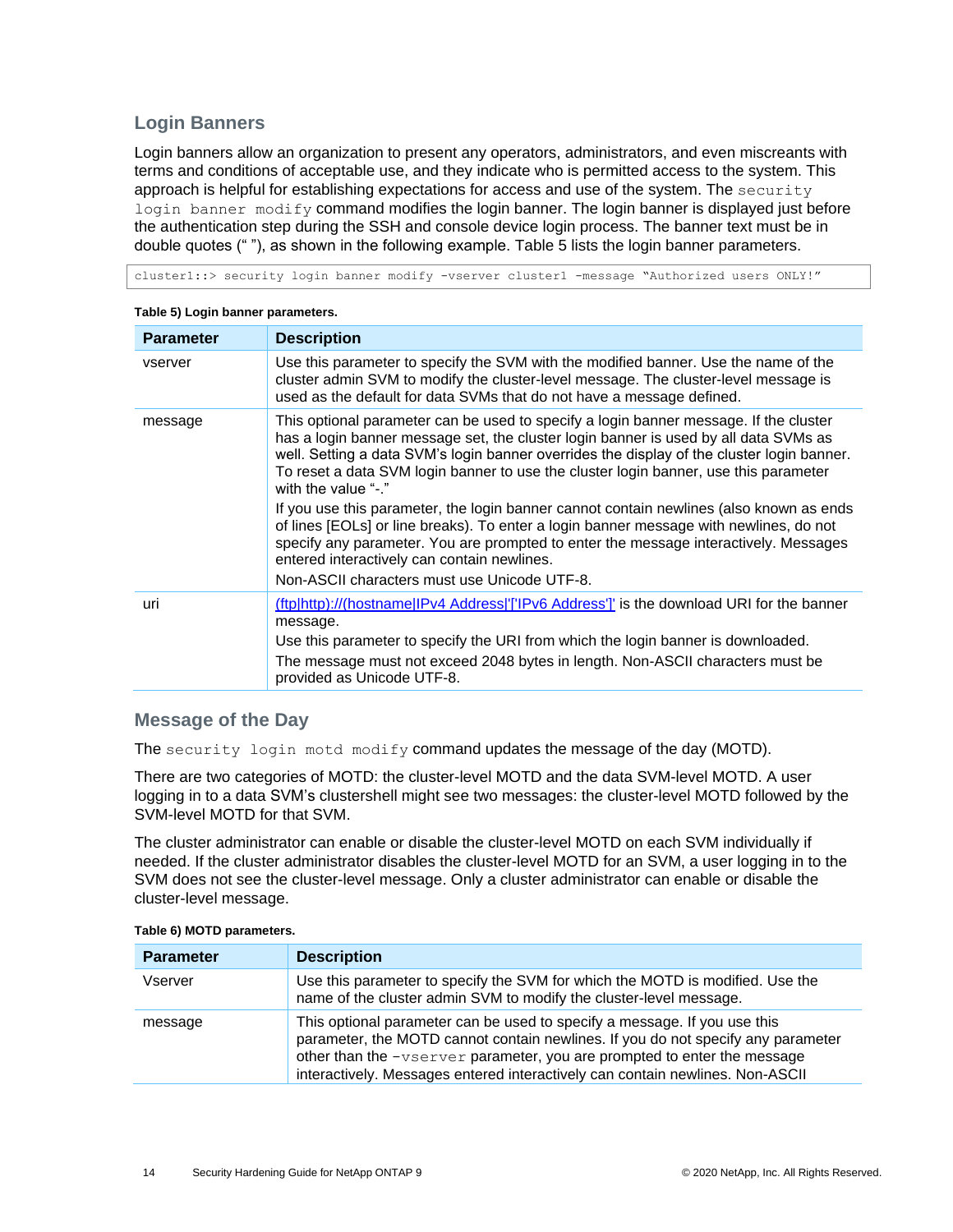| <b>Parameter</b> | <b>Description</b>                                                                                                                                                                     |
|------------------|----------------------------------------------------------------------------------------------------------------------------------------------------------------------------------------|
|                  | characters must be provided as Unicode UTF-8. The message can contain<br>dynamically generated content using the following escape sequences:                                           |
|                  | $\setminus$ – A single backlash character<br>$\bullet$                                                                                                                                 |
|                  | $\forall b$ – No output (supported for compatibility with Linux only)<br>٠                                                                                                             |
|                  | $\setminus$ C – Cluster name<br>٠                                                                                                                                                      |
|                  | $\dagger$ $d$ – Current date as set on the login node                                                                                                                                  |
|                  | $\setminus t$ – Current time as set on the login node<br>٠                                                                                                                             |
|                  | $\setminus I$ – Incoming LIF IP address (prints console for a console login)<br>٠                                                                                                      |
|                  | $\lambda$ – Login device name (prints console for a console login)<br>$\bullet$                                                                                                        |
|                  | $\mathcal{L}$ – Last login for the user on any node in the cluster<br>٠                                                                                                                |
|                  | $\mathbb{m}$ – Machine architecture<br>٠                                                                                                                                               |
|                  | \n - Node or data SVM name<br>٠                                                                                                                                                        |
|                  | $\sum_{N}$ – Name of user logging in<br>$\bullet$                                                                                                                                      |
|                  | $\setminus \circ$ – Same as $\setminus \circ$ . Provided for Linux compatibility.<br>$\bullet$                                                                                         |
|                  | $\Diamond$ – DNS domain name of the node. Note that the output depends on the<br>٠<br>network configuration and may be empty.                                                          |
|                  | $\chi$ r – Software release number<br>$\bullet$                                                                                                                                        |
|                  | $\succeq$ - Operating system name<br>٠                                                                                                                                                 |
|                  | $\mu$ – Number of active clustershell sessions on the local node. For the<br>cluster admin: all clustershell users. For the data SVM admin: only active<br>sessions for that data SVM. |
|                  | $\U$ – Same as $\U$ , but has user or users appended<br>$\bullet$                                                                                                                      |
|                  | $\forall v$ – Effective cluster version string<br>٠                                                                                                                                    |
|                  | $\sqrt{w}$ – Active sessions across the cluster for the user logging in (who)                                                                                                          |

### **CLI Session Timeout**

The default CLI session timeout is 30 minutes. The timeout is important to prevent stale sessions and session piggybacking.

Use the system timeout show command to view the current CLI session timeout. To set the timeout value, use the system timeout modify –timeout <minutes> command.

### <span id="page-14-0"></span>**Web Access**

### **NetApp ONTAP System Manager**

If an ONTAP administrator prefers to use a graphical interface instead of the CLI for accessing and managing a cluster, use NetApp ONTAP System Manager. It is included with ONTAP as a web service, enabled by default, and accessible by using a browser. Point the browser to the host name if using DNS or the IPv4 or IPv6 address through https://cluster-management-LIF.

If the cluster uses a self-signed digital certificate, the browser might display a warning indicating that the certificate is not trusted. You can either acknowledge the risk to continue access or install a certificate authority (CA) signed digital certificate on the cluster for server authentication.

Starting with ONTAP 9.3, Security Assertion Markup Language (SAML) authentication is an option for ONTAP System Manager.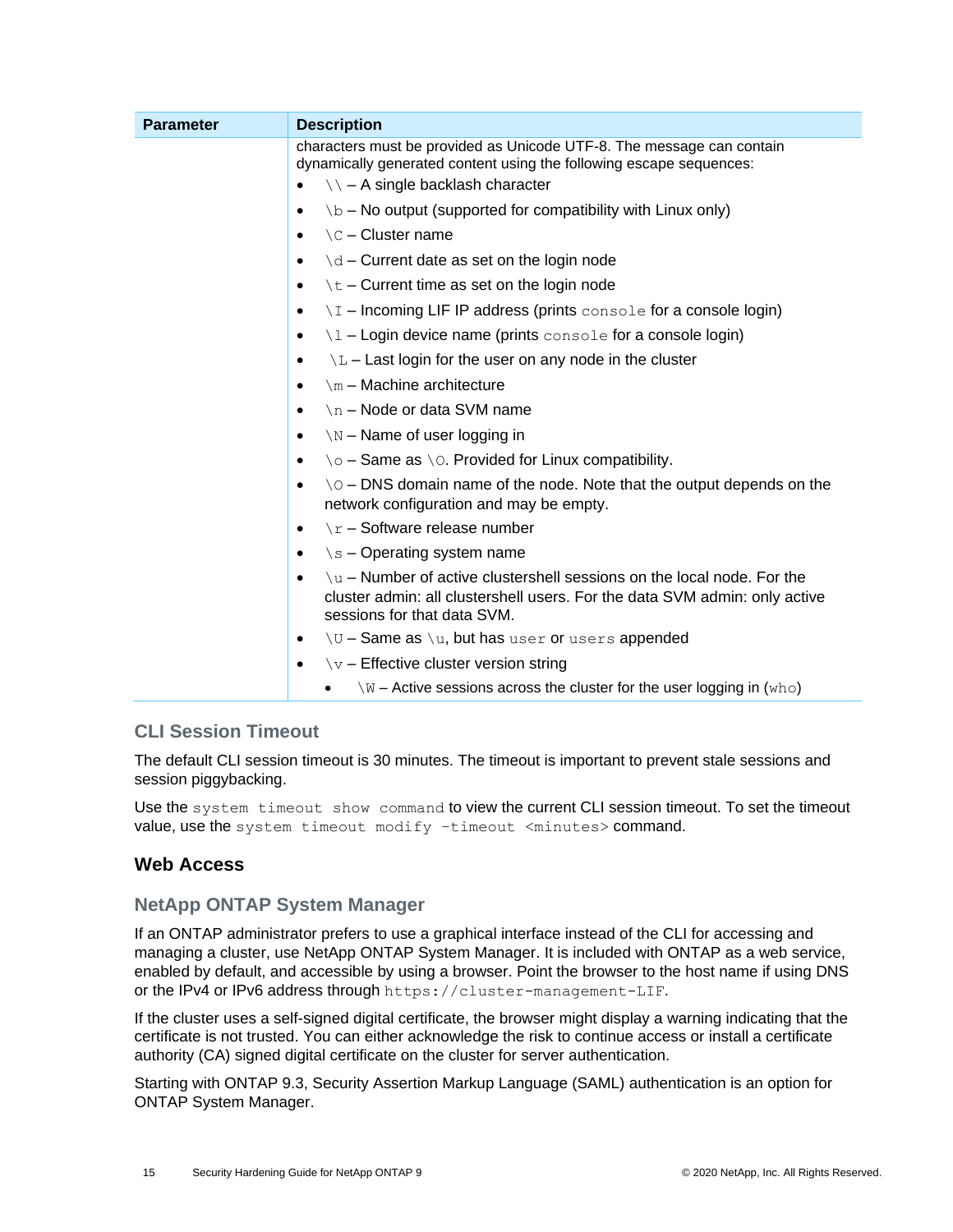#### **SAML Authentication for ONTAP System Manager**

SAML 2.0 is a widely adopted industry standard that allows any third-party SAML-compliant identity provider (IdP) to perform multifactor authentication (MFA) using mechanisms unique to the IdP of the enterprise's choosing and as a source of single sign-on (SSO).

There are three roles defined in the SAML specification: the principal, the IdP, and the service provider (SP). In the ONTAP implementation, a principal is the cluster administrator gaining access to ONTAP through ONTAP System Manager or NetApp Active IQ Unified Manager. The IdP is third-party IdP software from an organization such as Microsoft Active Directory Federated Services (ADFS) or the opensource Shibboleth IdP. The SP is the SAML capability built into ONTAP that is used by ONTAP System Manager or the Active IQ Unified Manager web application.

Unlike the SSH two-factor configuration process, after SAML authentication is activated, ONTAP System Manager or ONTAP Service Processor access requires all existing administrators to authenticate through the SAML IdP. No changes are required to the cluster user accounts. When SAML authentication is enabled, a new authentication method of saml is added to existing users with administrator roles for http and ontapi applications.

After SAML authentication is enabled, additional new accounts requiring SAML IdP access should be defined in ONTAP with the administrator role and the saml authentication method for http and ontapi applications. If SAML authentication is disabled at some point, these new accounts require the password authentication method to be defined with the administrator role for http and ontapi applications and addition of the console application for local ONTAP authentication to ONTAP System Manager.

After the SAML IdP is enabled, the IdP performs authentication for ONTAP System Manager access by using methods available to the IdP, such as Lightweight Directory Access Protocol (LDAP), Active Directory (AD), Kerberos, password, and so on. The methods available are unique to the IdP. It is important that the accounts configured in ONTAP have user IDs that map to the IdP authentication methods.

IdPs that have been validated by NetApp are Microsoft ADFS and open-source Shibboleth IdP.

For more information about MFA for ONTAP System Manager, Active IQ Unified Manager, and SSH, see [TR-4647: Multifactor](http://www.netapp.com/us/media/tr-4647.pdf) Authentication in ONTAP 9.3.

## <span id="page-15-0"></span>**Storage Administrative System Auditing**

### <span id="page-15-1"></span>**Sending Out Syslog**

Log and audit information is invaluable to an organization from a support and availability standpoint. In addition, the information and details contained in logs (syslog) and audit reports and outputs are generally of a sensitive nature. To maintain security controls and posture, it is imperative that organizations manage log and audit data in a secure manner.

Offloading of syslog information is necessary for limiting the scope or footprint of a breach to a single system or solution. Therefore, NetApp recommends securely offloading syslog information to a secure storage or retention location.

### **Create a Log-Forwarding Destination**

The cluster log-forwarding create command creates log-forwarding destinations for remote logging.

#### **Parameters**

Use the following parameters to configure the cluster log-forwarding create command: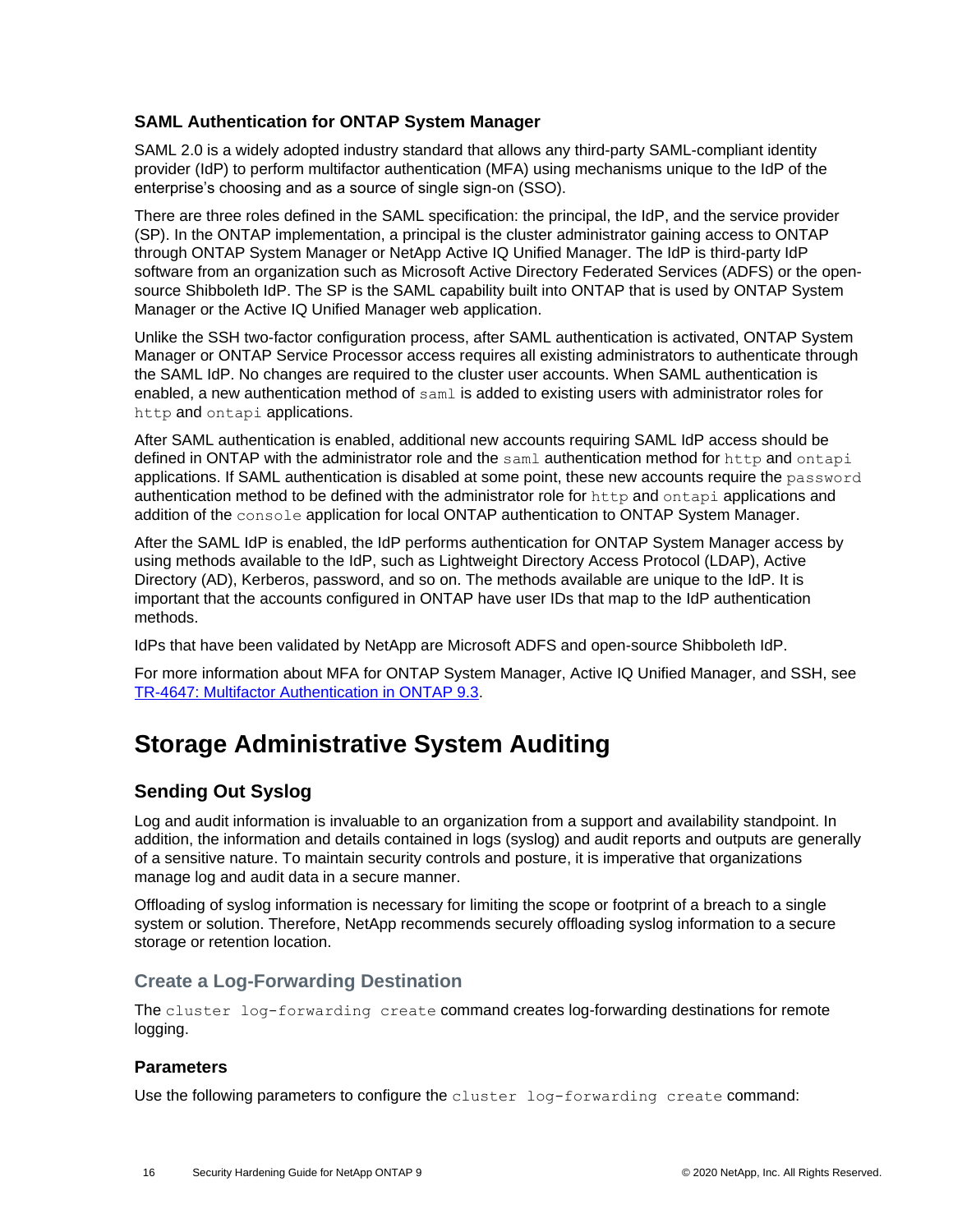• **Destination host.** This name is the host name or IPv4 or IPv6 address of the server to which to forward the logs.

-destination <Remote InetAddress>

**Destination port.** This is the port on which the destination server listens.

[-port <integer>]

• **Log-forwarding protocol.** This protocol is used for sending messages to the destination.

[-protocol {udp-unencrypted|tcp-unencrypted|tcp-encrypted}]

The log-forwarding protocol can use one of the following values:

- − udp-unencrypted. User Datagram Protocol with no security.
- − tcp-unencrypted. TCP with no security.
- tcp-encrypted. TCP with Transport Layer Security (TLS).
- **Verify destination server identity.** When this parameter is set to true, the identity of the logforwarding destination is verified by validating its certificate. The value can be set to true only when the tcpencrypted value is selected in the protocol field.

[-verify-server {true|false}]

**Syslog facility.** This value is the syslog facility to use for the forwarded logs.

[-facility <Syslog Facility>]

• **Skip the connectivity test.** Normally, the cluster log-forwarding create command checks that the destination is reachable by sending an Internet Control Message Protocol (ICMP) ping and fails if it is not reachable. Setting this value to  $true$  bypasses the ping check so that the destination can be configured when it is unreachable.

```
[-force [true]]
```
NetApp recommends using the cluster log-forwarding command to force the connection to a -tcp-encrypted type.

#### <span id="page-16-0"></span>**Event Notification**

Securing the information and data leaving a system is vital to maintaining and managing the system's security posture. The events generated by the ONTAP solution provide a wealth of information about what the solution is encountering, the information processed, and more. The vitality of this data highlights the need to manage and migrate it in a secure manner.

The event notification create command sends a new notification of a set of events defined by an event filter to one or more notification destinations. The following examples depict the event notification configuration and the event notification show command, which displays the configured event notification filters and destinations.

```
cluster1::> event notification create -filter-name filter1 -destinations
email dest, syslog dest, snmp-traphost
cluster1::> event notification show
ID Filter Name Destinations
----- ---------------- -----------------
1 filter1 email dest, syslog dest, snmp-traphost
```
## <span id="page-16-1"></span>**Storage Encryption**

Data-at-rest encryption is important to protect sensitive data in the event of a disk that is stolen, returned, or repurposed.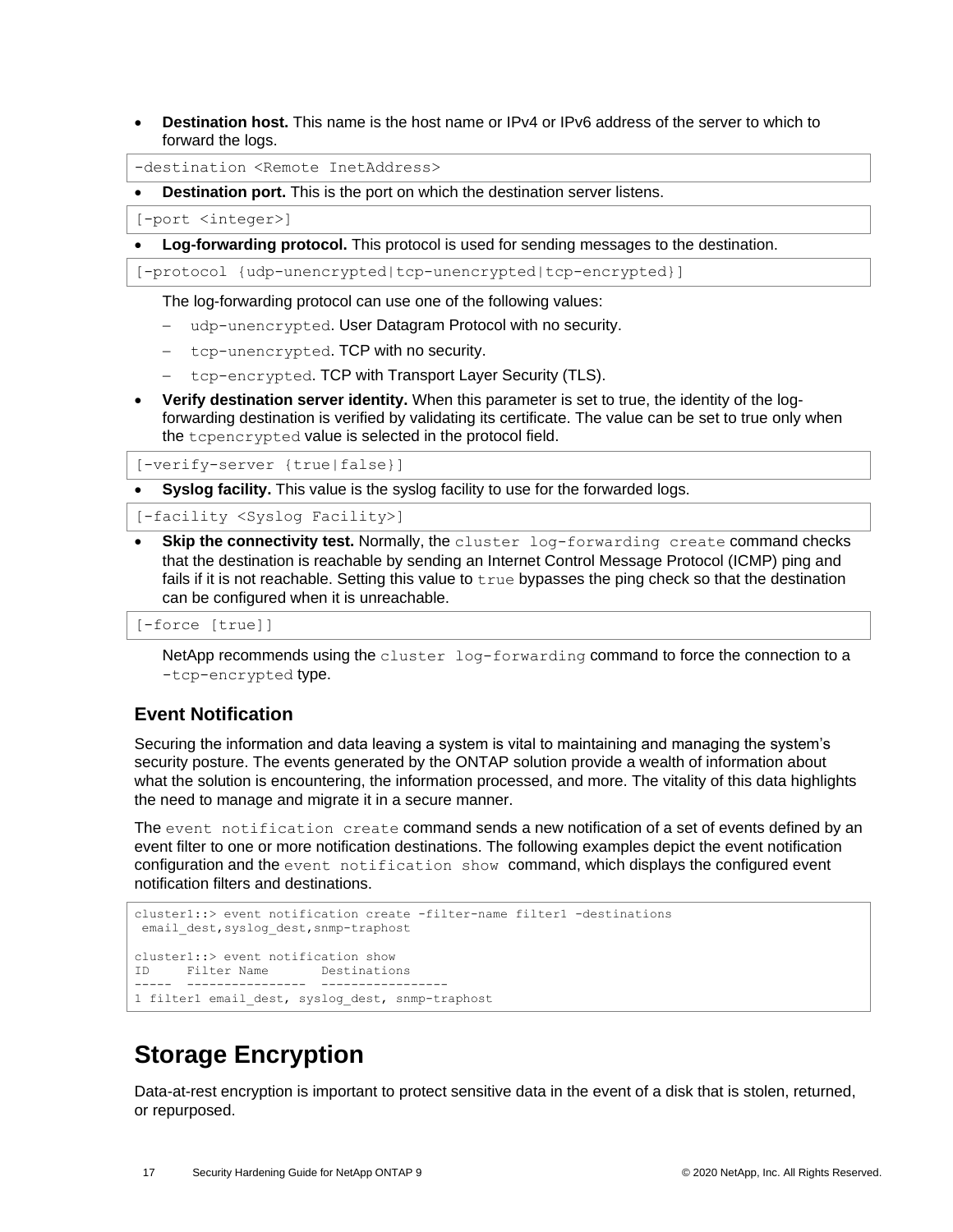ONTAP 9 has three Federal Information Processing Standard (FIPS) 140-2–compliant data-at-rest encryption solutions:

- NetApp Storage Encryption (NSE) is a hardware solution that uses self-encrypting drives.
- NetApp Volume Encryption (NVE) is a software solution that enables encryption of any data volume on any drive type where it is enabled with a unique key for each volume.
- NetApp Aggregate Encryption (NAE) is a software solution that enables encryption of any data volume on any drive type where it is enabled with unique keys for each aggregate.

NSE, NVE, and NAE can use either external key management or the onboard key manager (OKM). Use of NSE, NVE, and NAE does not affect ONTAP storage efficiency features. However, NVE volumes are excluded from aggregate deduplication. NAE volumes participate in and benefit from aggregate deduplication.

The OKM provides a self-contained encryption solution for data at rest with NSE, NVE, or NAE.

NVE, NAE, and OKM use the ONTAP CryptoMod. CryptoMod is now listed on the CMVP FIPS 140-2 validated modules list. See [FIPS 140-2 Cert# 3387.](https://csrc.nist.gov/Projects/cryptographic-module-validation-program/Certificate/3387)

To begin OKM configuration, use the security key-manager onboard enable command. To configure external Key Management Interoperability Protocol (KMIP) key managers, use the security key-manager external enable command. Starting with ONTAP 9.6, multitenancy is supported for external key managers. Use the -vserver <vserver name> parameter to enable external key management for a specific SVM. Prior to 9.6, the security key-manager setup command was used to configure both OKM and external key managers. For onboard key management, this configuration walks the operator or administrator through the passphrase setup and additional parameters for configuring OKM.

A part of the configuration is provided in the following example:

```
cluster1::> security key-manager setup
Welcome to the key manager setup wizard, which will lead you through
the steps to add boot information.
Enter the following commands at any time
"help" or "?" if you want to have a question clarified,
"back" if you want to change your answers to previous questions, and
"exit" if you want to quit the key manager setup wizard. Any changes
you made before typing "exit" will be applied.
Restart the key manager setup wizard with "security key-manager setup". To accept a default
or omit a question, do not enter a value.
Would you like to configure onboard key management? {yes, no} [yes]:
Enter the cluster-wide passphrase for onboard key management. To continue the configuration, 
enter the passphrase, otherwise
type "exit":
Re-enter the cluster-wide passphrase:
After configuring onboard key management, save the encrypted configuration data
in a safe location so that you can use it if you need to perform a manual recovery
operation. To view the data, use the "security key-manager backup show" command.
```
Starting with ONTAP 9.4, You can use the -enable-cc-mode true option with security keymanager setup to require that users enter the passphrase after a reboot. For ONTAP 9.6 and later, the command syntax is security key-manager onboard enable -cc-mode-enabled yes.

Starting with ONTAP 9.4, you can use the secure-purge feature with advanced privilege to nondisruptively "scrub" data on NVE-enabled volumes. Scrubbing data on an encrypted volume ensures that it cannot be recovered from the physical media. The following command securely purges the deleted files on vol1 on SVM vs1:

cluster1::> volume encryption secure-purge start -vserver vs1 -volume vol1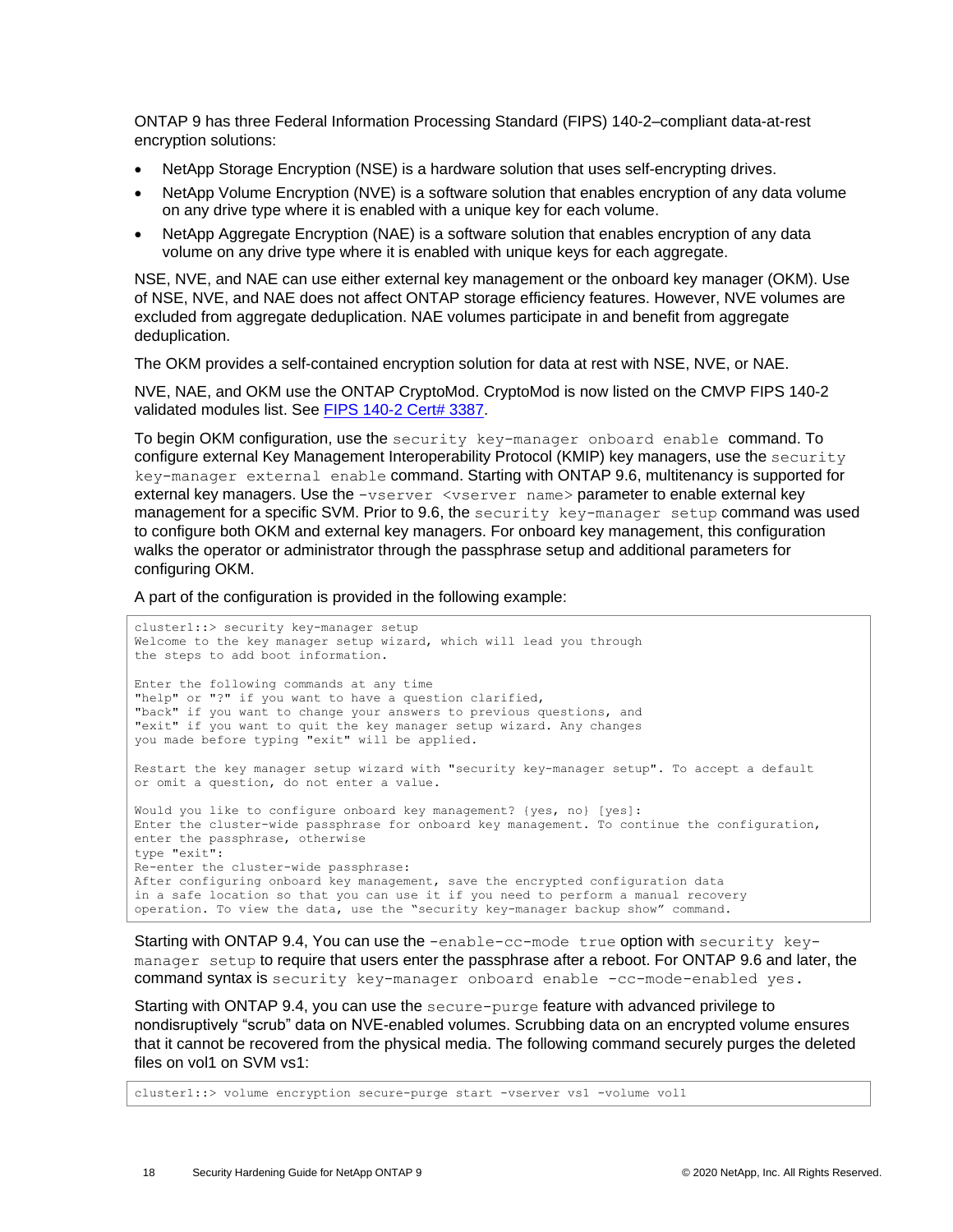Starting with ONTAP 9.7, NAE and NVE are enabled by default if the VE license is in place, either OKM or external key managers are configured, and NSE is not used. NAE volumes are created by default on NAE aggregates, and NVE volumes are created by default on non-NAE aggregates. This can be overridden by entering the following command:

cluster1::\*> options -option-name encryption.data at rest encryption.disable by default true

For more information about NSE, NVE, NAE, OKM, and external KMIP servers, see NetApp Encryption [Power Guide](http://docs.netapp.com/ontap-9/topic/com.netapp.doc.pow-nve/home.html) in the [ONTAP 9 Documentation Center.](http://docs.netapp.com/ontap-9/index.jsp)

## <span id="page-18-0"></span>**Data Replication Encryption**

When replicating data for disaster recovery, caching, or backup, you must protect that data during transport over the wire from one ONTAP cluster to another. Doing so prevents malicious man-in-themiddle attacks against sensitive data while it's in flight.

Starting with ONTAP 9.6, Cluster Peering Encryption provides TLS 1.2 AES-256 GCM encryption support for ONTAP data replication features such as SnapMirror, SnapVault, and FlexCache. Encryption is setup by way of a pre-shared key (PSK) between two cluster peers.

Customers who use technologies like NSE, NVE, and NAE to protect data at rest can also use end-to-end data encryption by upgrading to ONTAP 9.6 or later to use Cluster Peering Encryption.

Cluster peering encrypts all data between the cluster peers. For example, when using SnapMirror, all peering information as well as all SnapMirror relationships between the source and destination cluster peer are encrypted. You cannot send clear-text data between cluster peers with Cluster Peering Encryption enabled.

Starting with ONTAP 9.6, new cluster-peer relationships have encryption enabled by default. To enable encryption on cluster peer relationships that were created prior to an ONTAP 9.6, the source and destination cluster must be upgraded to 9.6. In addition, you must use the cluster peer modify command to change both the source and destination cluster peers to use Cluster Peering Encryption.

Converting an existing peer relationship to use Cluster Peering Encryption in 9.6 is shown in the following example:

```
On the Destination Cluster Peer
Cluster2::> cluster peer modify Cluster1 -auth-status-admin use-authentication -encryption-
protocol-proposed tls-psk
When prompted enter a passphrase.
On the Source Cluster Peer
Cluster1::> cluster peer modify Cluster2 -auth-status-admin use-authentication -encryption-
protocol-proposed tls-psk
When prompted enter the same passphrase you created in the previous step.
```
For more information about cluster peering encryption, see the [Cluster and SVM Peering Power Guide](http://docs.netapp.com/ontap-9/topic/com.netapp.doc.pow-csp/home.html) in the [ONTAP 9 Documentation Center.](http://docs.netapp.com/ontap-9/index.jsp)

## <span id="page-18-1"></span>**IPsec Data In Flight Encryption**

In some situations, there might be a requirement to protect all client data transported over the wire (or in flight) to the ONTAP SVM. Doing so prevents replay and malicious man-in-the-middle attacks against sensitive data while it's in flight.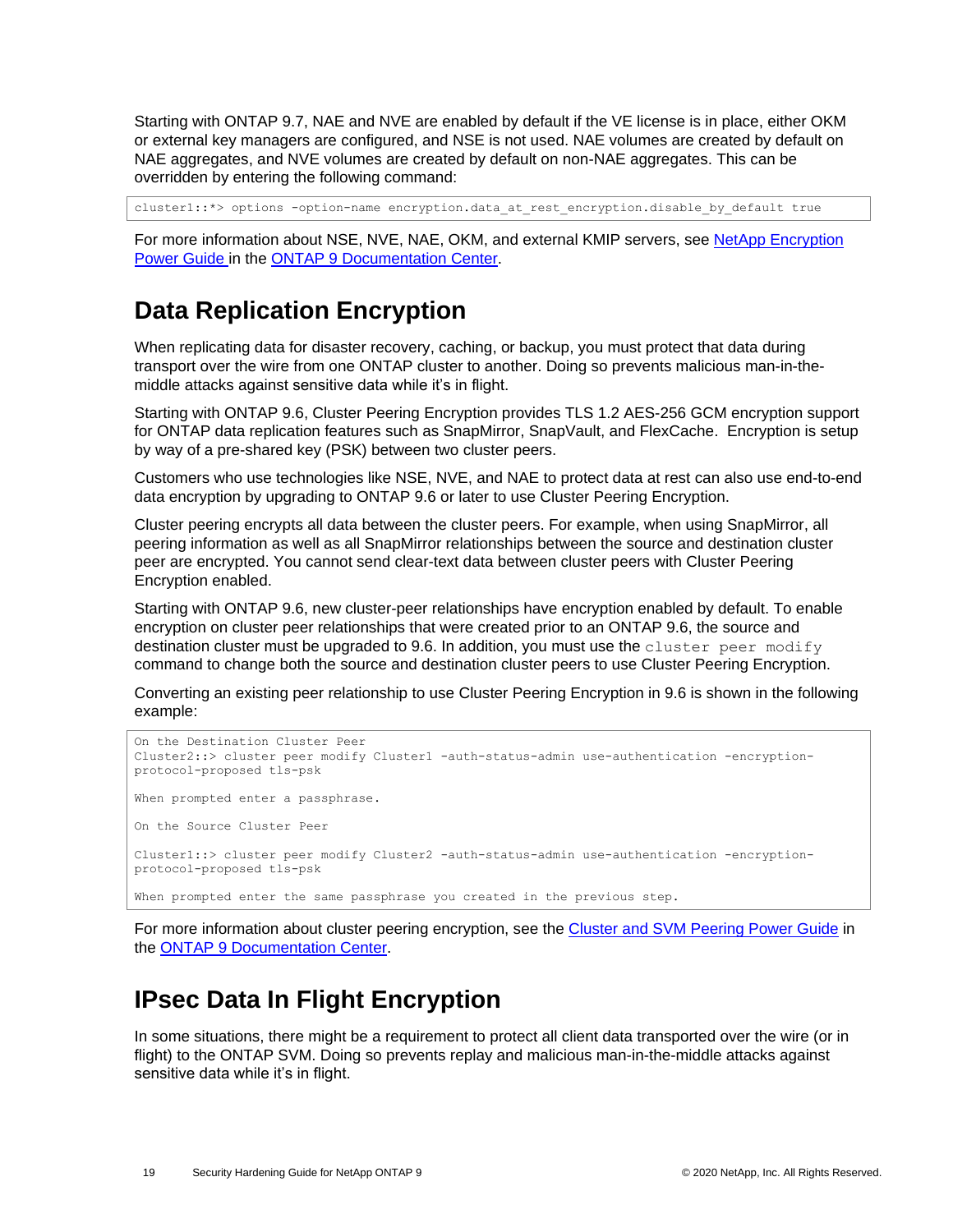Starting with ONTAP 9.8, Internet Protocol Security (IPsec) provides end-to-end encryption support for all IP traffic between a client and an ONTAP SVM. IPsec data encryption for all IP traffic includes NFS, iSCSI, and SMB/CIFS protocols. IPsec provides the only encryption in flight option for iSCSI traffic.

Providing NFS encryption over the wire is one of the main use cases for IPsec. Prior to ONTAP 9.8, NFS over-the-wire encryption required the setup and configuration of Kerberos to utilize krb5p to encrypt NFS data in flight. This is not always simple or easy to accomplish in every customer environment.

Customers who use data-at-rest encryption technologies such as NetApp Storage Encryption (NSE) or NetApp Volume Encryption (NVE) and Cluster Peering Encryption (CPE) for data replication traffic can now use end-to-end encryption between client and storage across their hybrid multi-cloud data fabric by upgrading to ONTAP 9.8 or later and using IPsec.

IPsec is an IETF standard. ONTAP uses IPsec in transport mode. It also leverages the Internet Key Exchange (IKE) protocol version 2, which uses a pre-shared key (PSK) for negotiating key material between the client and ONTAP with either IPv4 or IPv6. By default, IPsec uses Suite-B AES-GCM 256-bit encryption. Suite-B AES-GMAC256 and AES-CBC256 with 256-bit encryption are also supported.

Although the IPsec capability must be enabled on the cluster, it is applies to individual SVM IP addresses through the use of a Security Policy Database (SPD) entry. The policy (SPD) entry contains the client IP address (remote IP subnet), SVM IP address (local IP subnet), the encryption cipher suite to use, and the pre-shared secret (PSK needed to authenticate via IKEv2 and establish the IPsec connection. In addition to the IPsec policy entry, the client must be configured with the same information (local and remote IP, PSK, and cipher suite) before traffic can flow over the IPsec connection.

If there is a firewall between the client and the SVM IP address, then it must allow the ESP and UDP (port 500 and 4500) protocols, both inbound (ingress) and outbound (egress), for the IKEv2 negotiation to succeed and thus allow IPsec traffic.

For NetApp SnapMirror and cluster peering traffic encryption, cluster peering encryption (CPE) is still recommended over IPsec for secure in-transit over the wire. CPE performs better for these workloads than IPsec. You do not need a license for IPsec, and there are no import or export restrictions.

Enabling IPsec on the cluster and creating an SPD entry for a single client and a single SVM IP address is shown in the following example:

```
On the Destination Cluster Peer
Cluster1::> security ipsec config modify -is-enabled true
Cluster1::> security ipsec policy create -vserver vs1 -name test34 -local-ip-subnets 
192.168.134.34/32 -remote-ip-subnets 192.168.134.44/32
When prompted enter and confimr the pre shared secret (PSK).
```
For more information about IPsec, see the **ONTAP 9 Network Management Guide in the ONTAP 9** [Documentation Center.](http://docs.netapp.com/ontap-9/index.jsp)

### **Managing TLS and SSL**

Beginning with ONTAP 9, you can enable the FIPS 140-2 compliance mode for cluster-wide control plane interfaces. By default, the FIPS 140-2-only mode is disabled. You can enable the FIPS 140-2 compliance mode by setting the is-fips-enabled parameter to true for the security config modify command. You can then use the security config show command to confirm the online status.

When FIPS 140-2 compliance is enabled, TLSv1 and SSLv3 are disabled, and only TLSv1.1 and TLSv1.2 remain enabled. ONTAP prevents you from enabling TLSv1 and SSLv3 when FIPS 140-2 compliance is enabled. If you enable FIPS 140-2 and then subsequently disable it, TLSv1 and SSLv3 remain disabled, but TLSv1.2 or both TLSv1.1 and TLSv1.2 remain enabled, depending on the previous configuration.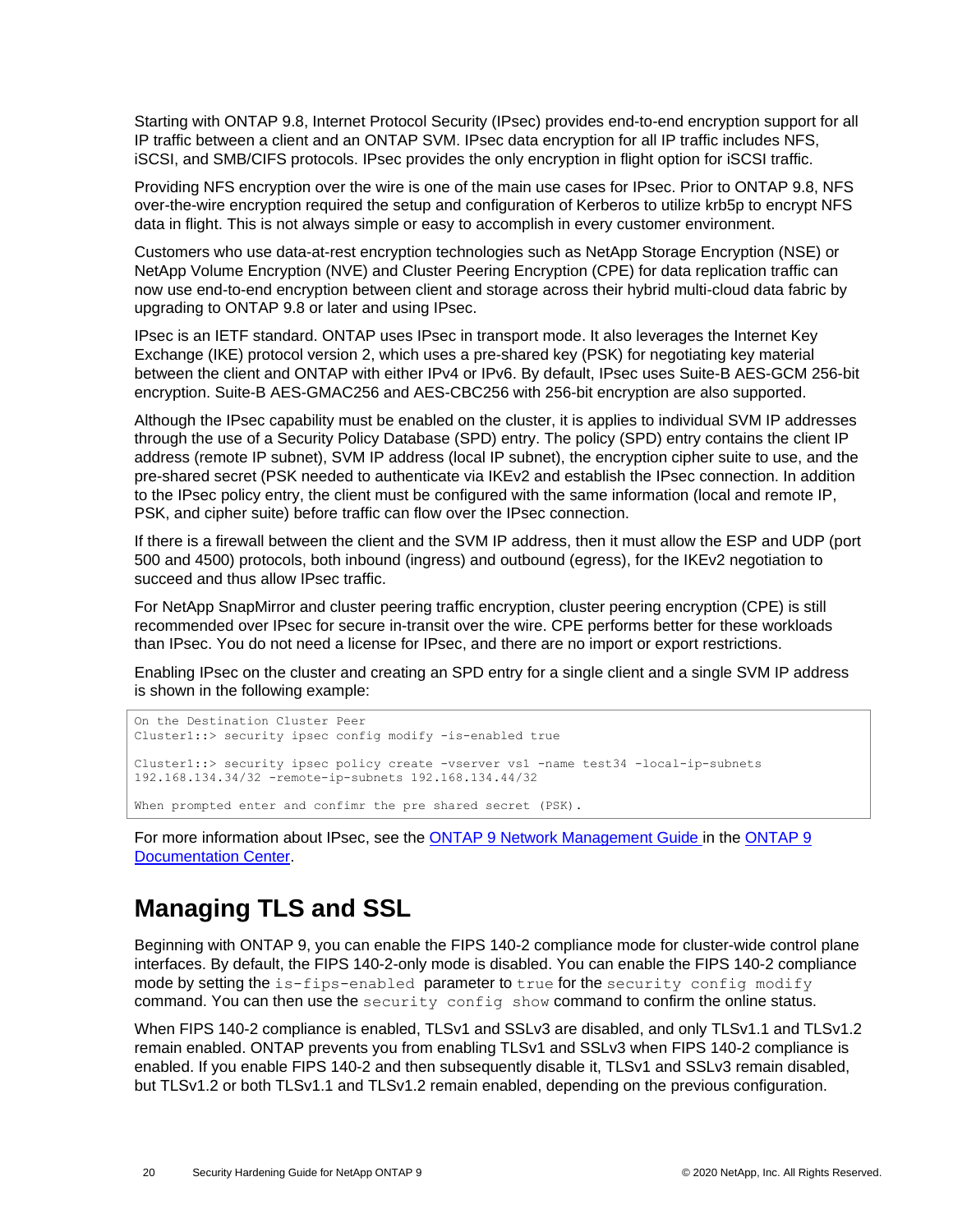The security config modify command modifies the existing cluster-wide security configuration. If you enable the FIPS-compliant mode, the cluster automatically selects only TLS protocols. Use the supported-protocols parameter to include or exclude TLS protocols independently from FIPS mode. By default, FIPS mode is disabled, and ONTAP supports the TLSv1.2, TLSv1.1, and TLSv1 protocols.

For backward compatibility, ONTAP supports adding SSLv3 to the supported-protocols list when FIPS mode is disabled. Use the -supported-ciphers parameter to configure only the Advanced Encryption Standard (AES) or AES and 3DES. You can also disable weak ciphers such as RC4 by specifying !RC4. By default, the supported cipher setting is  $ALL: ! LOW: ! \text{aNULL}: ! EXP: ! \text{eNULL}.$  This setting means that all supported cipher suites for the protocols are enabled, except for the ones with no authentication, no encryption, no exports, and low-encryption cipher suites. These are suites using 64-bit or 56-bit encryption algorithms.

Select a cipher suite that is available with the corresponding selected protocol. An invalid configuration might cause some functionality to fail to operate properly.

For the correct cipher string syntax, see this [site](https://www.openssl.org/docs/man1.0.2/man1/ciphers.html) published by the OpenSSL software foundation. After modifying the security configuration, reboot all the nodes manually.

Enabling FIPS 140-2 compliance has effects on other systems and communications internal and external to ONTAP 9. NetApp highly recommends testing these settings on a nonproduction system that has console access.

**Note:** If SSH is used to administer ONTAP 9, then you must use an OpenSSH 5.7 or later client. SSH clients must negotiate with the Elliptic Curve Digital Signature Algorithm (ECDSA) public key algorithm for the connection to be successful.

TLS security can be further hardened by only enabling TLS 1.2 and using Perfect Forward Secrecy (PFS)-capable cipher suites. PFS is a method of key exchange that, when used in combination with encryption protocols like TLS 1.2, helps prevent an attacker from decrypting all network sessions between a client and server. To enable only TLS 1.2 and PFS-capable ciphers suites, use the security config modify command from the advanced privilege level as shown in the following example.

**Note:** Before changing the SSL interface configuration, it is important to remember that the client must support the cipher's mentioned (DHE, ECDHE) when connecting to ONTAP. Otherwise the connection is not allowed.

Cluster1::\*> security config modify -interface SSL -supported-protocols TLSv1.2 -supportedciphers PSK:DHE:ECDHE:!LOW:!aNULL:!EXP:!eNull:!3DES:!kdH:!kECDH

Confirm  $y$  for each prompt. After modifying the security configuration, you must reboot all the nodes manually. For more information on PFS, see this NetApp [blog.](https://blog.netapp.com/protecting-your-data-perfect-forward-secrecy-pfs-with-netapp-ontap/)

### <span id="page-20-0"></span>**Creating a CA-Signed Digital Certificate**

For many organizations, the self-signed digital certificate for ONTAP web access is not compliant with their InfoSec policies. On production systems, it is a NetApp best practice to install a CA-signed digital certificate for use in authenticating the cluster or SVM as an SSL server. You can use the security certificate generate-csr command to generate a certificate signing request (CSR), and the security certificate install command to install the certificate you receive back from the CA.

To create a digital certificate that is signed by the organization's CA, complete the following steps:

#### 1. Generate a CSR.

2. Follow your organization's procedure to request a digital certificate using the CSR from your organization's CA. For example, using Microsoft Active Directory Certificate Services web interface, go to <CA server name>/certsrv and request a certificate.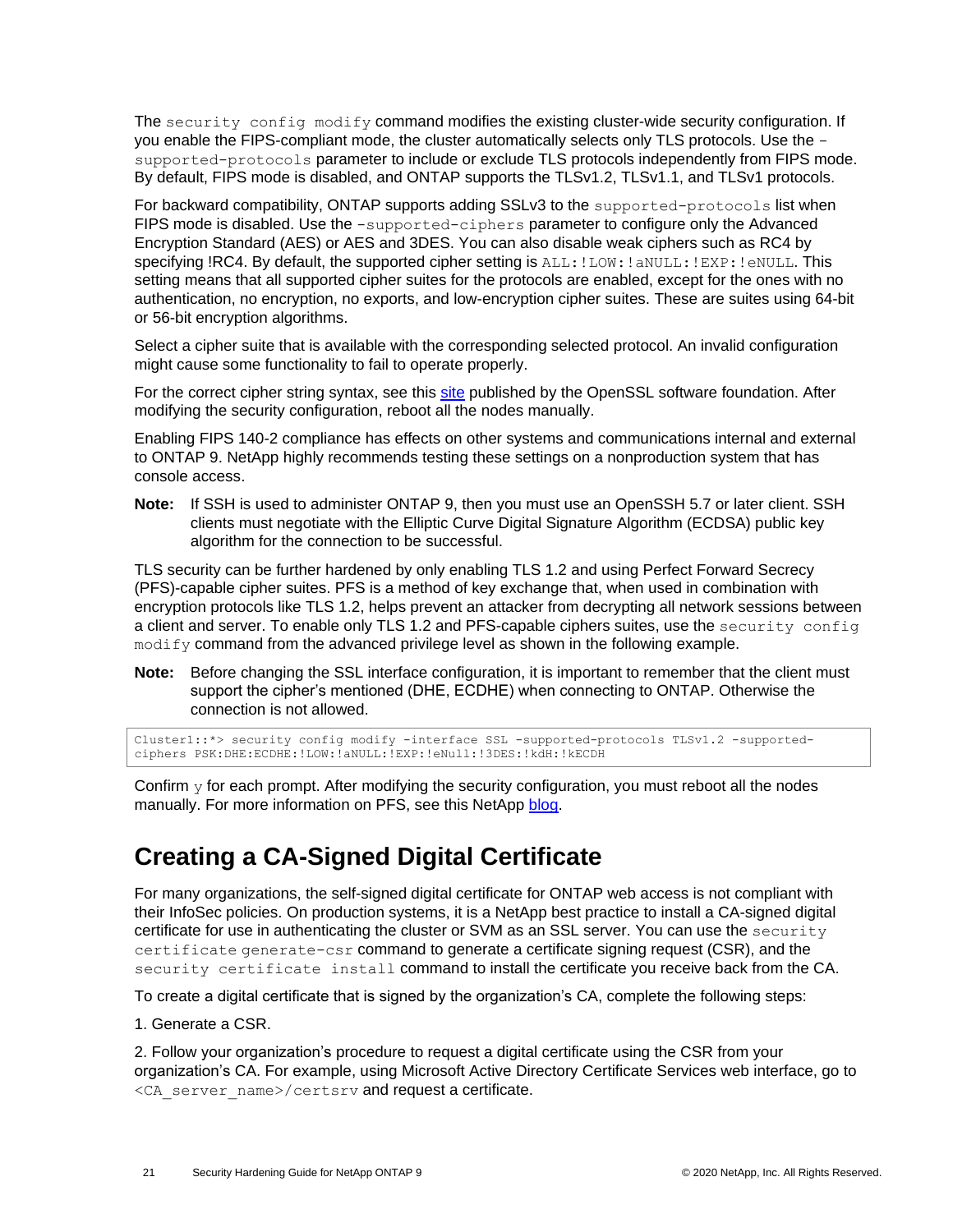3. Install the digital certificate in ONTAP.

## <span id="page-21-0"></span>**Online Certificate Status Protocol**

Online Certificate Status Protocol (OCSP) enables ONTAP applications that use TLS communications, such as LDAP or TLS, to receive digital certificate status when OCSP is enabled. The application receives a signed response signifying that the certificate requested is good, revoked, or unknown.

OCSP enables determination of the current status of a digital certificate without requiring certificate revocation lists (CRLs).

By default, OCSP certificate status checking is disabled. It can be turned on with the command security config ocsp enable -app app name, where the app name can be autosupport, audit log, fabricpool, ems, kmip, ldap ad, ldap nis namemap, or all. The command requires advanced privilege level.

## <span id="page-21-1"></span>**Managing SSHv2**

Recommendations

- Use passwords for user sessions.
- Use a public key for machine access.

The security ssh modify command replaces the existing configurations of the SSH key exchange algorithms, ciphers, or MAC algorithms for the cluster or an SVM with the configuration settings you specify. [Table 7](#page-21-2) lists the SSH-supported ciphers and key exchanges in ONTAP.

#### <span id="page-21-2"></span>**Table 7) Supported ciphers and key exchanges.**

| <b>Ciphers</b> | Key Exchange                                 |
|----------------|----------------------------------------------|
| aes256-ctr     | diffie-hellman-group-exchange-sha256 (SHA-2) |
| aes192-ctr     | diffie-hellman-group-exchange-sha1 (SHA-1)   |
| aes128-ctr     | diffie-hellman-group14-sha1 (SHA-1)          |
| aes256-cbc     | diffie-hellman-group1-sha1 (SHA-1)           |
| aes192-cbc     |                                              |
| aes128-cbc     |                                              |
| aes128-gcm     |                                              |
| aes256-gcm     |                                              |
| 3des-cbc       |                                              |

ONTAP also supports the following types of AES and 3DES symmetric encryptions (also known as ciphers):

- hmac-sha1
- hmac-sha1-96
- hmac-md5
- hmac-md5-96
- hmac-ripemd160
- umac-64
- umac-64
- umac-128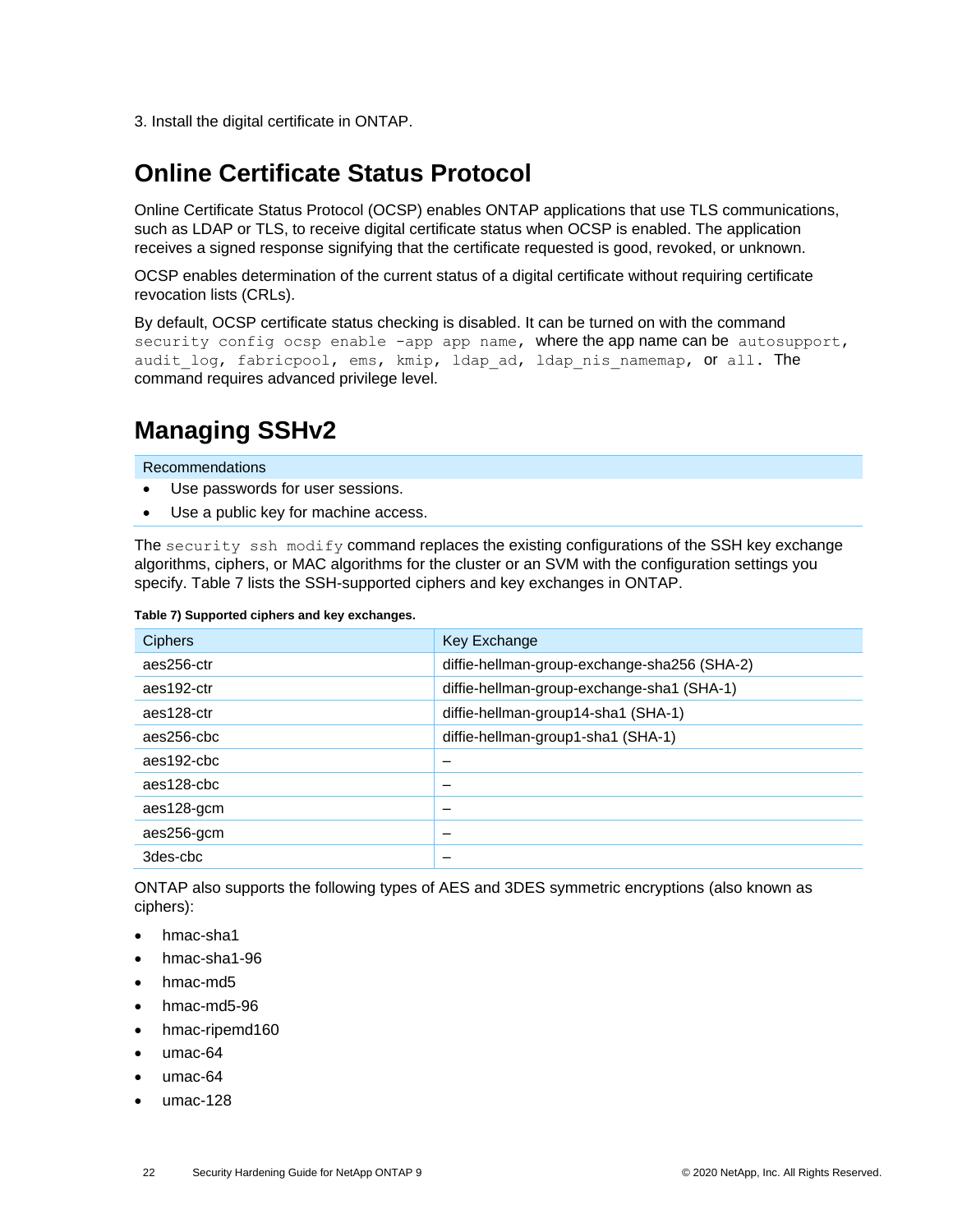- hmac-sha2-256
- hmac-sha2-512
- hmac-sha1-etm
- hmac-sha1-96-etm
- hmac-sha2-256-etm
- hmac-sha2-512-etm
- hmac-md5-etm
- hmac-md5-96-etm
- hmac-ripemd160-etm
- umac-64-etm
- <span id="page-22-0"></span>• umac-128-etm

# **NetApp AutoSupport**

The AutoSupport feature of ONTAP allows you to proactively monitor the health of your system and automatically send messages and details to NetApp technical support, your organization's internal support team, or a support partner. By default, AutoSupport messages to NetApp technical support are enabled when the storage system is configured for the first time. In addition, AutoSupport begins sending messages to NetApp technical support 24 hours after it is enabled. This 24-hour period is configurable. To leverage the communication to an organization's internal support team, the mail host configuration must be completed.

Only the cluster administrator can perform AutoSupport management (configuration). The SVM administrator has no access to AutoSupport. The AutoSupport feature can be disabled. However, NetApp recommends enabling it because AutoSupport helps speed problem identification and resolution should an issue arise on the storage system. By default, the system collects AutoSupport information and stores it locally even if you disable AutoSupport.

For more details regarding AutoSupport messages, including what is contained in the various messages and where different types of messages are sent, see the [NetApp Support portal.](https://library.netapp.com/ecmdocs/ECMP1196798/html/GUID-DF931E89-B833-4DED-83B5-A97F7EC97425.html) AutoSupport messages contain sensitive data including, but not limited to, the following items:

- Log files
- Context-sensitive data regarding specific subsystems
- Configuration and status data
- Performance data

AutoSupport supports HTTPS, HTTP, and SMTP for transport protocols. Because of the sensitive nature of AutoSupport messages, NetApp strongly recommends using HTTPS as the default transport protocol for sending AutoSupport messages to NetApp support.

In addition, you should leverage the system node autosupport modify command to specify the targets of AutoSupport data (for example, NetApp technical support, an organization's internal operations, or partners). This command also allows you to specify what specific AutoSupport details to send (for example, performance data, log files, and so on).

To entirely disable AutoSupport, use the system node autosupport modify -state disable command.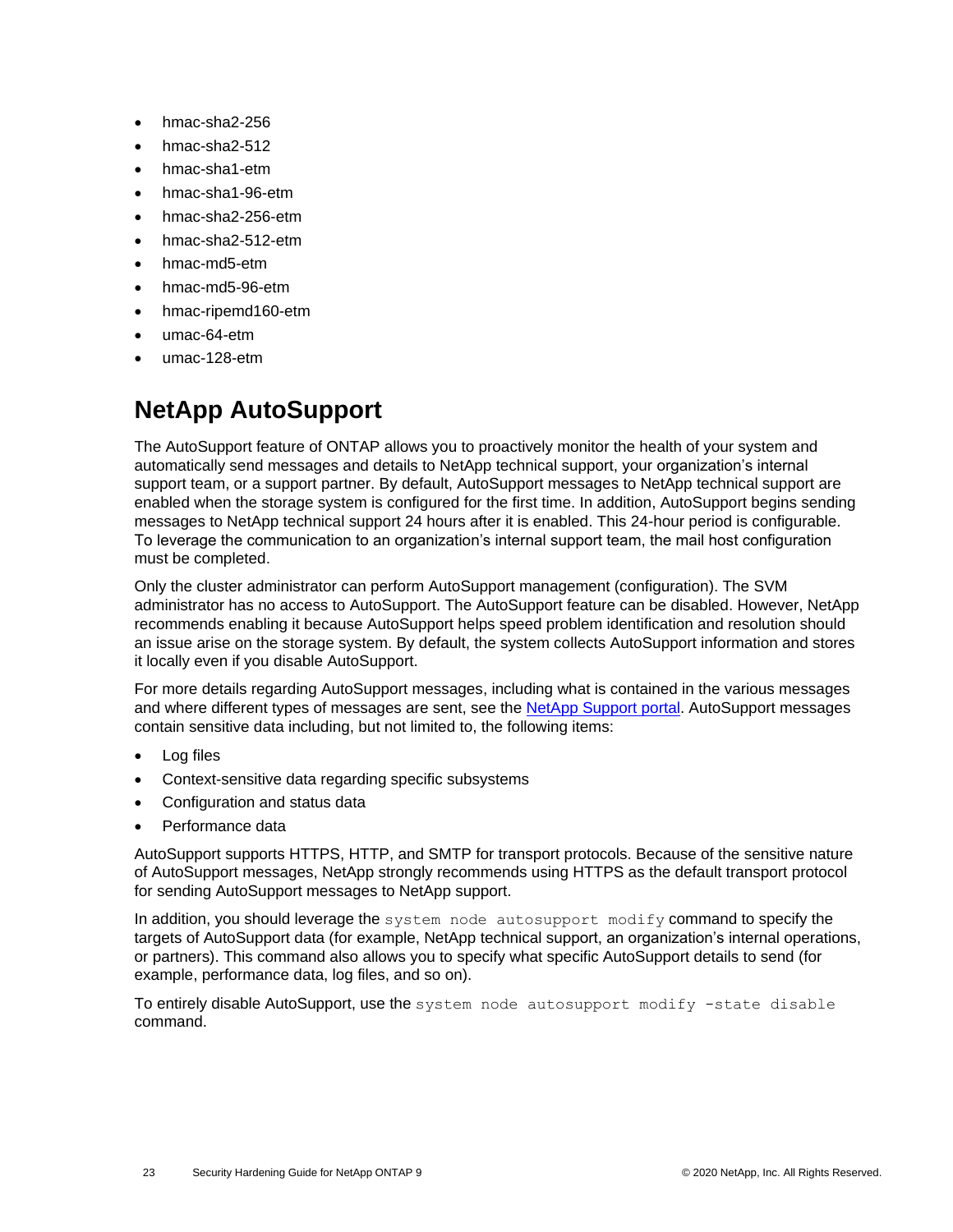### <span id="page-23-0"></span>**Network Time Protocol**

Problems can occur when the cluster time is inaccurate. Although ONTAP enables you to manually set the time zone, date, and time on the cluster, you must configure the Network Time Protocol (NTP) servers to synchronize the cluster time with external NTP servers.

Starting with ONTAP 9.5, you can configure your NTP server with symmetric authentication.

You can associate a maximum of 10 external NTP servers by using the cluster time- service ntp server create command. For redundancy and quality of time service, you should associate at least three external NTP servers with the cluster.

For details about the configuration of NTP in ONTAP, see [Managing the cluster time \(cluster](http://docs.netapp.com/ontap-9/topic/com.netapp.doc.dot-cm-sag/GUID-1E923D05-447D-4323-8D87-12B82F49B6F1.html)  [administrators only\)](http://docs.netapp.com/ontap-9/topic/com.netapp.doc.dot-cm-sag/GUID-1E923D05-447D-4323-8D87-12B82F49B6F1.html) in the ONTAP 9 Documentation Center.

## <span id="page-23-1"></span>**NAS File System Local Accounts (CIFS Workgroup)**

Beginning with ONTAP 9, you can configure a CIFS server in a workgroup with CIFS clients that authenticate to the server by using locally defined users and groups. Workgroup client authentication provides an extra layer of security to the ONTAP solution that is consistent with a traditional domain authentication posture. To configure the CIFS server, use the vserver cifs create command. After the CIFS server is created, you can join it to a CIFS domain or join it to a workgroup. To join a workgroup, use the –workgroup parameter. Here is an example configuration:

cluster1::> vserver cifs create -vserver vs1 -cifs-server CIFSSERVER1 -workgroup Sales

**Note:** A CIFS server in workgroup mode supports only Windows NT LAN Manager (NTLM) authentication and does not support Kerberos authentication.

NetApp recommends using the NTLM authentication function with CIFS workgroups to maintain your organization's security posture. To validate the CIFS security posture, NetApp recommends using the vserver cifs session show command to display numerous posture-related details, including IP information, the authentication mechanism, the protocol version, and the authentication type.

## <span id="page-23-2"></span>**NAS File System Auditing**

Security requires validation. ONTAP 9 provides increased auditing events and details across the solution. Because NAS file systems occupy an increased footprint in today's threat landscape, audit functions are critical to support visibility. Because of the improved audit capability in ONTAP 9, CIFS audit details are more plentiful than ever. Key details, including the following, are logged with events created:

- File, folder, and share access
- Files created, modified, or deleted
- Successful file read access
- Failed attempts to read or write files
- Folder permission changes

You must enable CIFS auditing to generate auditing events. Use the vserver audit create command to create an audit configuration. By default, the audit log uses a rotation method based on size. You can use a time-based rotation option if specified in the Rotation Parameters field. Additional log audit rotation configuration details include the rotation schedule, the rotation limits, the rotation days of the week, and the rotation size. The following text provides an example configuration depicting an audit configuration using a monthly time-based rotation scheduled for all days of the week at 12:30.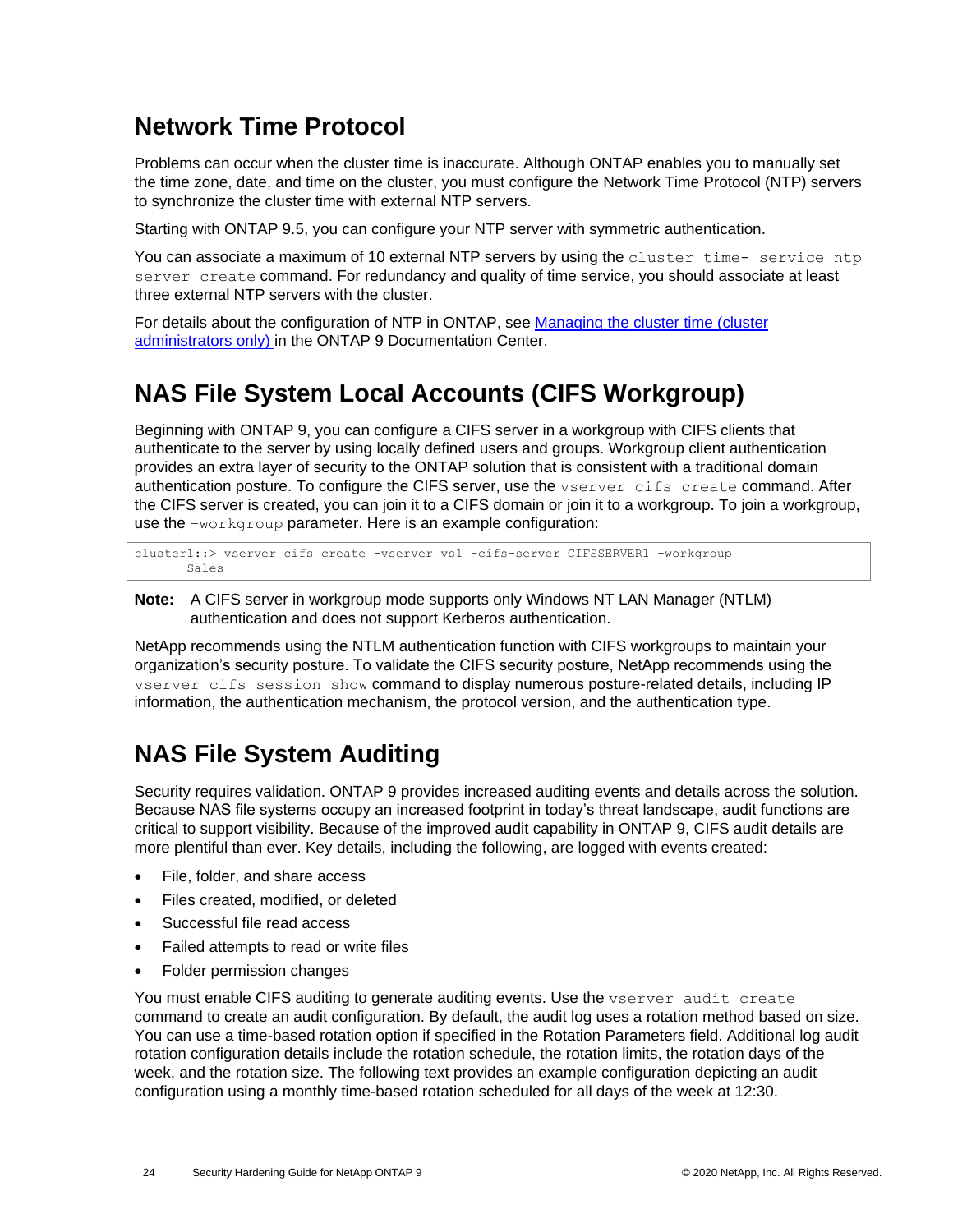```
cluster1::> vserver audit create -vserver vs1 -destination /audit_log -rotate-
schedule-month all -rotate-schedule-dayofweek all -rotate-schedule-hour 12 -
rotate-schedule-minute 30
```
The new CIFS audit events are as follows:

- **File share.** Generates an audit event when a CIFS network share is added, modified, or deleted using the related vserver cifs share commands.
- **Audit policy change.** Generates an audit event when the audit policy is disabled, enabled, or modified using the related vserver audit commands.
- **User account.** Generates an audit event when a local CIFS or UNIX user is created or deleted; a local user account is enabled, disabled, or modified; or a password is reset or changed. This event uses the vserver cifs users-and-groups local-group command or the related vserver services name-service unix-user command.
- **Security group.** Generates an audit event when a local CIFS or UNIX security group is created or deleted using the vserver cifs users-and-groups local-group command or the related vserver services name-service unix-group command.
- **Authorization policy change.** Generates an audit event when rights are granted or revoked for a CIFS user or a CIFS group using the vserver cifs users-and-groups privilege command.
	- **Note:** This functionality is based on the system audit function, which enables an administrator to review what the system is allowing and performing from the perspective of a data user.

### <span id="page-24-0"></span>**CIFS SMB Signing and Sealing**

A common threat vector for file systems and architectures lies in the SMB protocol. To address this vector, the ONTAP 9 solution uses industry-standard SMB signing and sealing. SMB signing protects the security of the Data Fabric by making sure that traffic between storage systems and clients is not compromised by replay or man-in-the-middle attacks. It does so by verifying that SMB messages have valid signatures.

Although SMB signing is disabled by default in the interest of performance, NetApp highly recommends that you enable it. In addition, the ONTAP solution supports SMB encryption, which is also known as sealing. This approach enables the secure transport of data on a share-by-share basis. By default, SMB encryption is disabled. However, NetApp recommends that you enable SMB encryption.

LDAP signing and sealing are now supported in SMB 2.0 and later. Signing (protection against tampering) and sealing (encryption) enable secure communication between SVMs and Active Directory servers. Accelerated AES new instructions (Intel AES NI) encryption is now supported in SMB 3.0 and later. Intel AES NI improves on the AES algorithm and accelerates data encryption with supported processor families.

To configure and enable SMB signing, use the vserver cifs security modify command and verify that the –is-signing-required parameter is set to true. See the following example configuration:

```
cluster1::> vserver cifs security modify -vserver vs1 -kerberos-clock-skew 3 -
kerberos-ticket-age 8 -is-signing-required true
```
To configure and enable SMB sealing and encryption, use the vserver cifs security modify command and verify that the –is-smb-encryption-required parameter is set to true. See the following example configuration:

```
cluster1::> vserver cifs security modify -vserver vs1 -is-smb-encryption-required true
cluster1::> vserver cifs security show -vserver vs1 -fields is-smb-encryption-required
vserver is-smb-encryption-required
```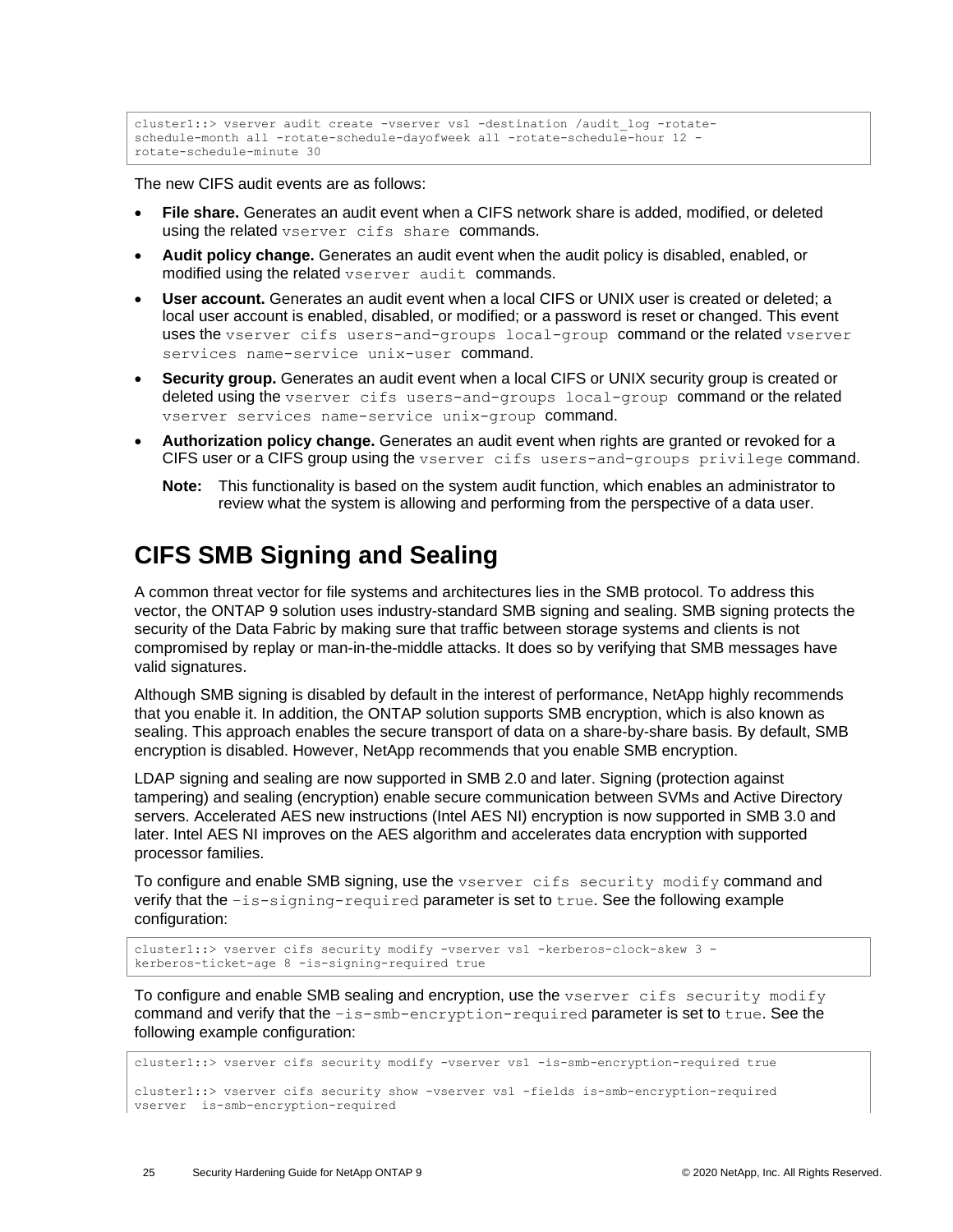# <span id="page-25-0"></span>**Securing NFS**

Access control is central to maintaining a secure posture. Therefore, ONTAP uses the export policy feature to limit NFS volume access to clients that match specific parameters. Export policies contain one or more export rules that process each client access request. An export policy is associated with each volume to configure client access to the volume. The result of this process determines whether the client is granted or denied (with a permission-denied message) access to the volume. This process also determines what level of access is provided to the volume.

**Note:** An export policy with export rules must exist on an SVM for clients to access data. An SVM can contain multiple export policies.

Export rules are the functional elements of an export policy. Export rules match client access requests for a volume against specific parameters you configure to determine how to handle the client access requests. An export policy must contain at least one export rule to allow access to clients. If an export policy contains more than one rule, the rules are processed in the order in which they appear in the export policy. The rule order is dictated by the rule index number. If a rule matches a client, the permissions of that rule are used, and no further rules are processed. If no rules match, the client is denied access.

Export rules determine client access permissions by applying the following criteria:

- The file access protocol used by the client sending the request (for example, NFSv4 or SMB)
- A client identifier (for example, host name or IP address)
- The security type used by the client to authenticate (for example, Kerberos v5, NTLM, or AUTH\_SYS)

If a rule specifies multiple criteria, and the client does not match one or more of them, the rule does not apply.

An example export policy contains an export rule with the following parameters:

- -protocol nfs
- -clientmatch 10.1.16.0/255.255.255.0
- -rorule any
- -rwrule any

The security type determines which level of access a client receives. The three access levels are readonly, read-write, and superuser (for clients with the user ID 0). Because the access level determined by the security type is evaluated in this order, you must observe the rules listed in [Table 8](#page-25-1) when constructing access levels.

| For a Client to Obtain the Following Access<br><b>Levels</b> | These Access Parameters Must Match the<br><b>Client's Security Type</b> |
|--------------------------------------------------------------|-------------------------------------------------------------------------|
| Normal user read-only                                        | Read-only (-rorule)                                                     |
| Normal user read-write                                       | Read-only (-rorule) and read-write (-rwrule)                            |
| Superuser read-only                                          | Read-only (-rorule) and -superuser                                      |
| Superuser read-write                                         | Read-only (-rorule) and read-write (-rwrule)<br>and-superuser           |

<span id="page-25-1"></span>**Table 8) Rules for access-level parameters in export rules.**

The following are valid security types for each of these three access parameters: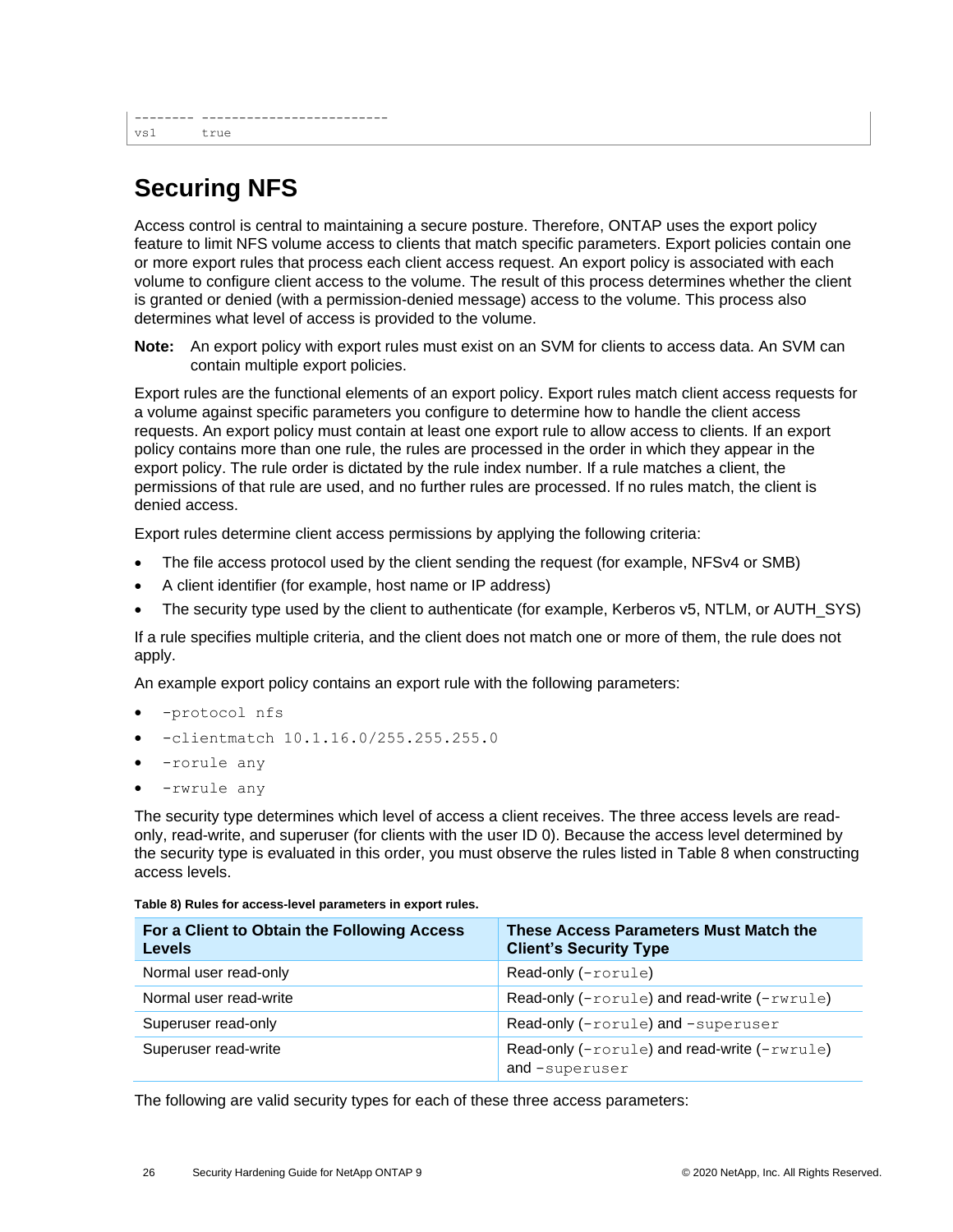- Any
- None
- Never

These security types are not valid for use with the -superuser parameter:

- krb5
- ntlm
- sys

[Table 9](#page-26-2) lists the possible outcomes based on a client's security type against the three possible access parameters.

<span id="page-26-2"></span>

| Table 9) Rules for access parameter outcomes. |  |  |  |  |
|-----------------------------------------------|--|--|--|--|
|-----------------------------------------------|--|--|--|--|

| If the Client's Security Type                                                                   | Then $\dots$                                                                                                                                         |  |
|-------------------------------------------------------------------------------------------------|------------------------------------------------------------------------------------------------------------------------------------------------------|--|
| Matches a security type specified in the access<br>parameter.                                   | The client receives access for that level with its own<br>user ID.                                                                                   |  |
| Does not match a specified security type, but the<br>access parameter includes the option none. | The client receives access for that level and receives<br>the anonymous user with the user ID specified by<br>the -anon parameter.                   |  |
| Does not match a security type specified, and the                                               | The client does not receive any access for that level.                                                                                               |  |
| access parameter does not include the option none.                                              | <b>Note:</b> This restriction does not apply to the<br>-superuser parameter because this parameter<br>always includes none, even when not specified. |  |

### <span id="page-26-0"></span>**Kerberos 5 and Krb5p**

Beginning with ONTAP 9, Kerberos 5 authentication with privacy service (krb5p) is supported. The krbp5 authentication mode is secure, and it protects against data tampering and snooping by using checksums to encrypt all traffic between client and server. The ONTAP solution supports 128-bit and 256-bit AES encryption for Kerberos. The privacy service includes verifying the integrity of the received data, authenticating users, and encrypting data before transmission.

The krb5p option is most present in the export policy feature, where it is set as an encryption option. The krb5p authentication method can be used as an authentication parameter, as seen in the following text:

```
cluster1::> vserver export-policy check-access -vserver vs1 -client-ip
10.22.32.42 -volume flex_vol -authentication-method krb5p -protocol nfs3 -access-
type read
```
## <span id="page-26-1"></span>**Lightweight Directory Access Protocol Signing and Sealing**

Beginning in ONTAP 9, signing and sealing are supported to enable session security on queries to an LDAP server. This approach provides an alternative to LDAP-over-TLS session security.

Signing confirms the integrity of LDAP payload data using secret key technology. Sealing encrypts the LDAP payload data to avoid transmitting sensitive information in clear text. The session security settings on an SVM correspond to those available on the LDAP server. By default, LDAP signing and sealing are disabled. To enable this function, run the vserver cifs security modify command with the session-security-for-ad-ldap parameter. See the following list of options for LDAP security functions:

• None (default, no signing or sealing)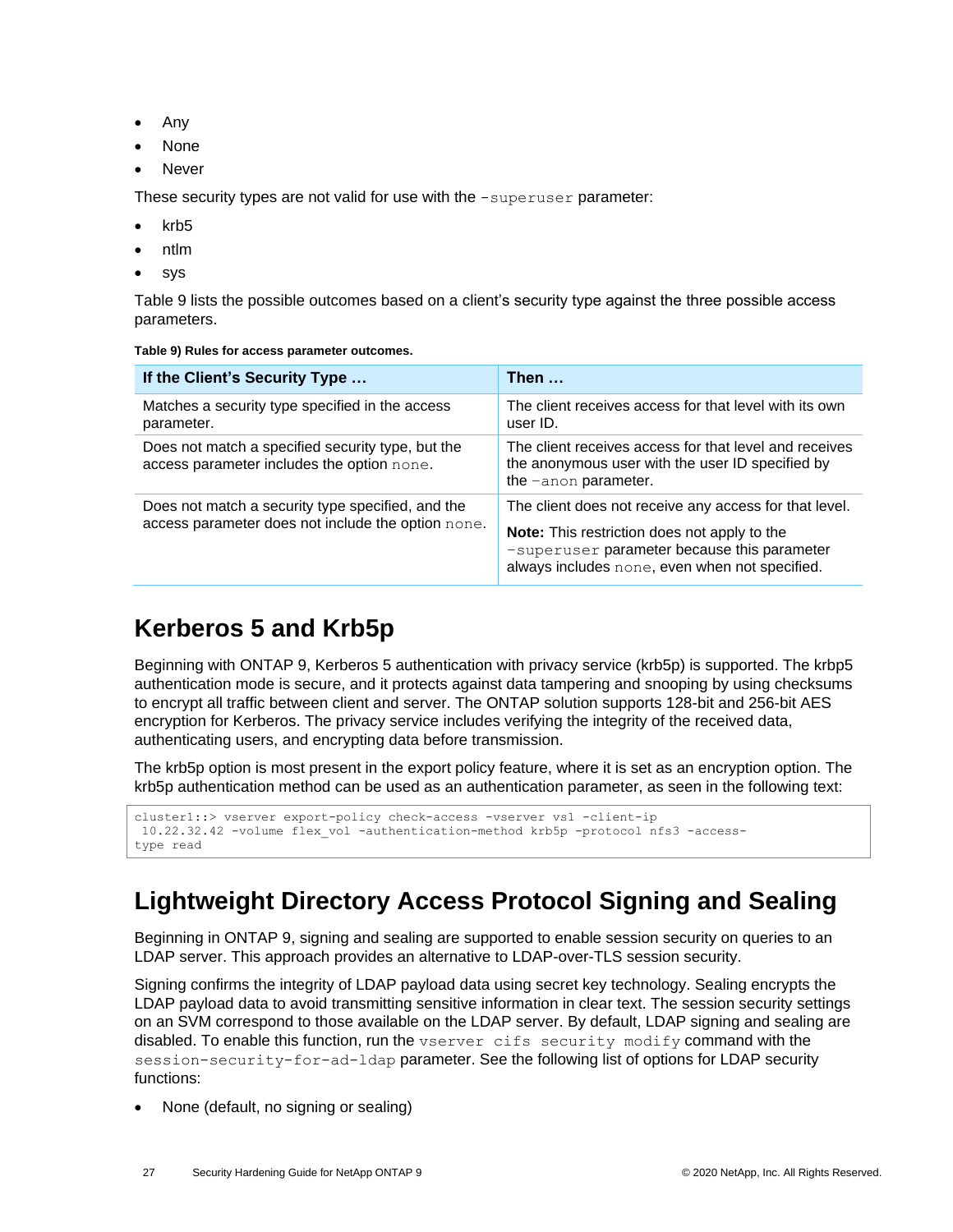- Sign (sign LDAP traffic)
- Seal (sign and encrypt LDAP traffic)
	- **Note:** The sign and seal parameters are cumulative, meaning that if the sign option is used, the outcome is LDAP with signing. However, if the seal option is used, the outcome is both sign and seal. In addition, if a parameter is not specified for this command, the default is none.

The following text provides an example configuration:

```
cluster1::> vserver cifs security modify -vserver vs1 -kerberos-clock-skew 3 -
kerberos-ticket-age 8 –session-security-for-ad-ldap seal
```
## <span id="page-27-0"></span>**NetApp FPolicy**

Access control is a key security concept. Indeed, visibility and the ability to respond to file access and file operations are critical for maintaining your security posture. To provide visibility and access control for files, the ONTAP solution uses the NetApp FPolicy™ feature. FPolicy is an infrastructure component of the ONTAP solution that allows partner applications to monitor and set file access permissions.

File policies can be set based on file type. FPolicy determines how the storage system handles requests from individual client systems for operations such as create, open, rename, and delete. Beginning with ONTAP 9, the FPolicy file access notification framework is enhanced with filtering controls and resiliency against short network outages.

To leverage the FPolicy feature, the FPolicy policy must first be created with the vserver fpolicy policy create command. In addition, use the -events parameter if FPolicy is used for visibility and the collection of events. The additional granularity provided by ONTAP enables filtering and access down to the user name level of control. To control privileges and access with user names, specify the – privilege-user-name parameter. The following text provides an example of FPolicy creation:

```
cluster1::> vserver fpolicy policy create -vserver vs1.example.com -policy-name
vs1_pol -events cserver_evt,v1e1
          -engine native -is-mandatory true -allow-privileged-access no -is-
passthrough-read-enabled false
```
After the FPolicy policy is created, it must be enabled with the vserver fpolicy enable command. This command also sets the priority or sequence of the FPolicy entry. The FPolicy sequence is important because, if multiple policies have subscribed to the same file access event, the sequence dictates the order in which access is granted or denied. The following text provides a sample configuration for enabling the FPolicy policy and validating the configuration with the vserver fpolicy show command:

```
cluster1::> vserver fpolicy enable -vserver vs2.example.com -policy-name vs2_pol
-sequence-number 5
cluster1::> vserver fpolicy show
Vserver Sexter Status Policy Name Sequence Status Engine
----------------------- ------------------------------ -------- ------- -------
vs1.example.com vs1_pol
vs2.example.com vs2_pol
external
2 entries were displayed.
```
ONTAP 9 includes the FPolicy enhancements described in the following sections.

### <span id="page-27-1"></span>**Filtering Controls**

New filters are available for SetAttr and for removing notifications on directory activities.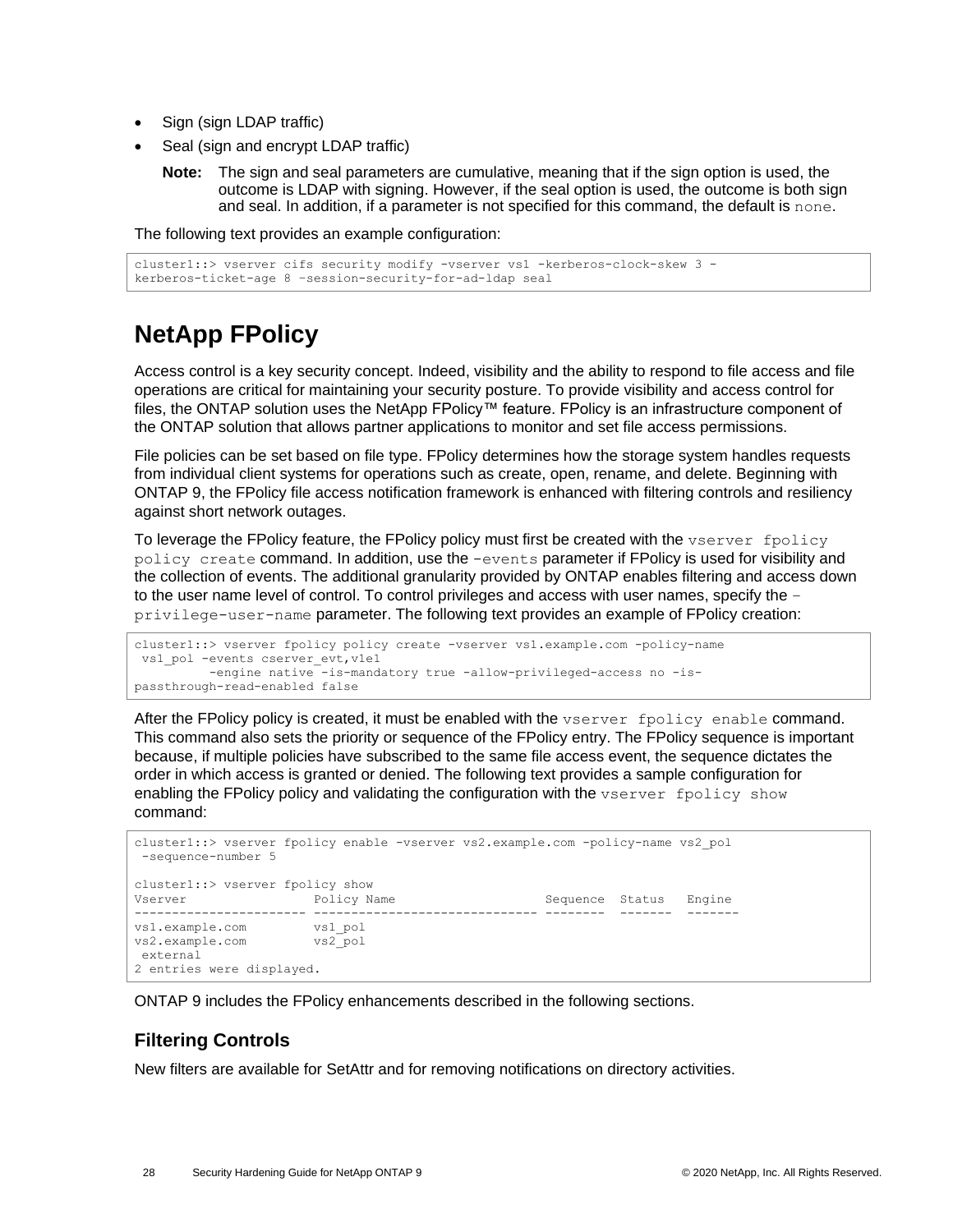### <span id="page-28-0"></span>**Async Resiliency**

If an FPolicy server operating in asynchronous mode experiences a network outage, FPolicy notifications generated during the outage are stored on the storage node. When the FPolicy server comes back online, it is alerted of the stored notifications and can fetch them from the storage node. The length of time the notifications can be stored during an outage is configurable up to 10 minutes.

### <span id="page-28-1"></span>**Securing Logical Interfaces**

A logical interface (LIF) is an IP address or WWPN with associated characteristics, such as a role, a home port, a home node, a list of ports to fail over to, and a firewall policy. You can configure LIFs on ports over which the cluster sends and receives communications over the network.

LIF roles can be the following:

- **Data LIF.** A LIF that is associated with an SVM and is used for communicating with clients.
- **Cluster LIF.** A LIF that is used to carry intracluster traffic between nodes in a cluster.
- **Node management LIF.** A LIF that provides a dedicated IP address for managing a particular node in a cluster.
- **Cluster management LIF.** A LIF that provides a single management interface for the entire cluster.
- **Intercluster LIF.** A LIF that is used for cross-cluster communication, backup, and replication.

See [Table 10](#page-29-0) for the security characteristics of each LIF role.

|                                  | Data LIF            | <b>Cluster LIF</b> | <b>Node</b><br>management<br>LIF | <b>Cluster</b><br><b>Management</b><br>LIF | <b>Intercluster</b><br>LIF |
|----------------------------------|---------------------|--------------------|----------------------------------|--------------------------------------------|----------------------------|
| Requires private<br>IP subnet?   | <b>No</b>           | Yes                | No                               | No                                         | <b>No</b>                  |
| Requires secure<br>network?      | <b>No</b>           | Yes                | No.                              | No                                         | Yes                        |
| Default firewall<br>policy       | Very<br>restrictive | Completely<br>open | <b>Medium</b>                    | Medium                                     | Very restrictive           |
| Is the firewall<br>customizable? | Yes                 | No.                | Yes                              | Yes                                        | Yes                        |

**Table 10) LIF security.**

**Note:** Because the cluster LIF is completely open with no configurable firewall policy, it must be on a private IP subnet on a secure isolated network.

For more information on securing LIFS, see th[e ONTAP 9 Network Management Guide](http://docs.netapp.com/ontap-9/topic/com.netapp.doc.dot-cm-nmg/home.html) in the [ONTAP 9](http://docs.netapp.com/ontap-9/index.jsp)  [Documentation Center.](http://docs.netapp.com/ontap-9/index.jsp)

### <span id="page-28-2"></span>**Securing Protocols and Ports**

In addition to performing on-box security operations and functions, the hardening of a solution must also include off-box security mechanisms. Leveraging additional infrastructure devices, such as firewalls, intrusion prevention systems (IPSs), and other security devices, for filtering and limiting access to ONTAP is an effective way to establish and maintain a stringent security posture. Table 10 lists the common protocols and ports used in the ONTAP solution. This information is a key component for filtering and limiting access to the environment and its resources.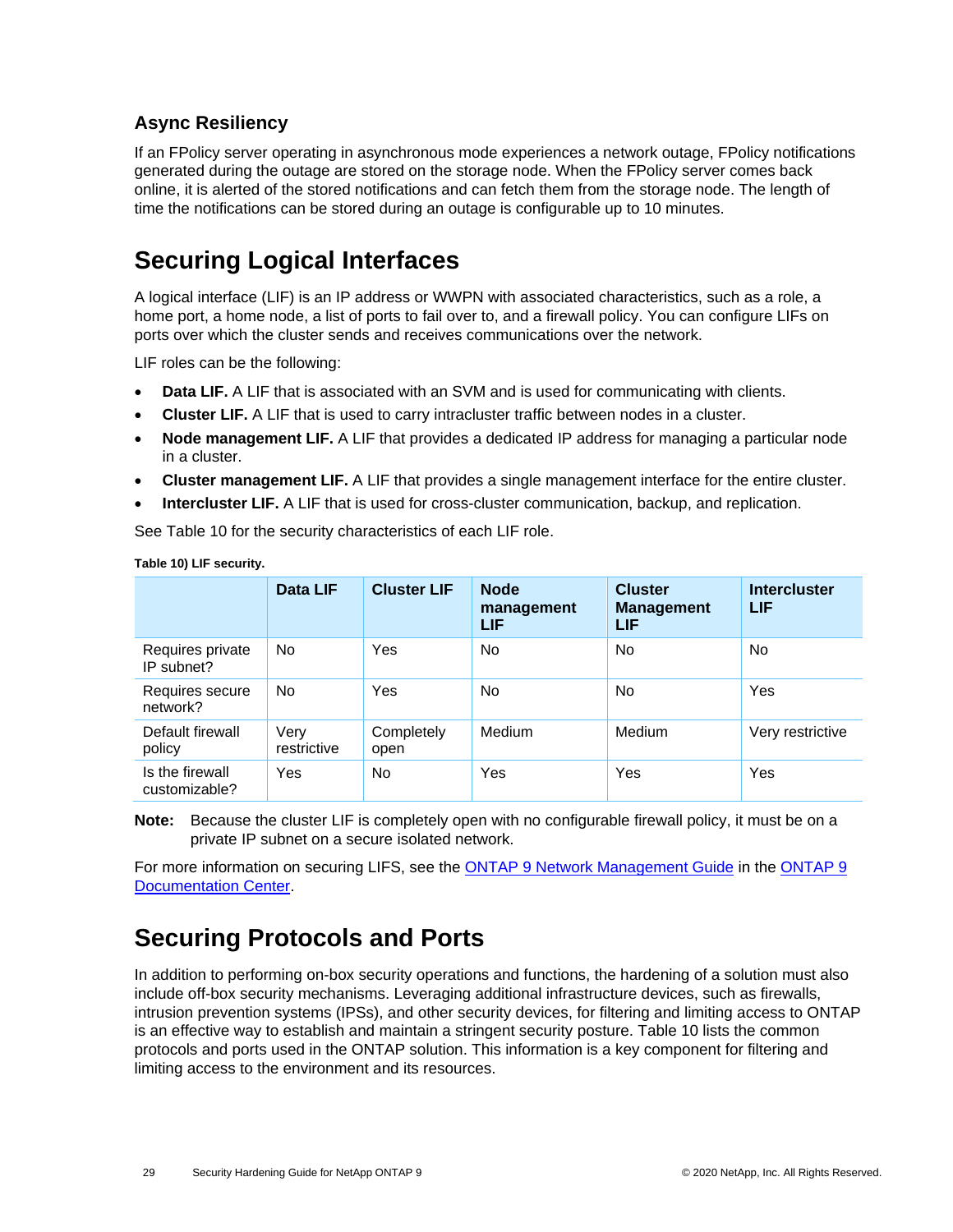<span id="page-29-0"></span>

|  | Table 10) Commonly used protocols and ports. |  |  |  |
|--|----------------------------------------------|--|--|--|
|--|----------------------------------------------|--|--|--|

| <b>Service</b>                 | <b>Port/Protocol</b>                    | <b>Description</b>                          |  |
|--------------------------------|-----------------------------------------|---------------------------------------------|--|
| SSH                            | 22/TCP                                  | Secure Shell login                          |  |
| telnet                         | 23/TCP                                  | Remote login                                |  |
| Domain                         | 53/TCP                                  | Domain Name Server                          |  |
| HTTP                           | 80/TCP<br>80/UDP                        | <b>HTTP</b>                                 |  |
| rpcbind                        | <b>111/TCP</b><br><b>111/UDP</b>        | Remote procedure call                       |  |
| NTP                            | 123/UDP                                 | <b>Network Time Protocol</b>                |  |
| msrpc                          | 135/UDP                                 | Microsoft Remote Procedure Call             |  |
| Netbios-name                   | 137/TCP<br>137/UDP                      | NetBIOS name service                        |  |
| netbios-ssn                    | 139/TCP                                 | NetBIOS service session                     |  |
| SNMP                           | 161/UDP                                 | <b>SNMP</b>                                 |  |
| <b>HTTPS</b>                   | 443/TCP                                 | Secure HTTP                                 |  |
| microsoft-ds                   | 445/TCP                                 | Microsoft directory services                |  |
| IPsec                          | 500/UDP                                 | <b>Internet Protocol Security</b>           |  |
| mount                          | 635/UDP                                 | NFS mount                                   |  |
| named                          | 953/UDP                                 | Name daemon                                 |  |
| NFS                            | 2049/UDP<br>2049/TCP                    | NFS server daemon                           |  |
| nrv                            | 2050/TCP                                | NetApp remote volume protocol               |  |
| iscsi                          | 3260/TCP                                | iSCSI target port                           |  |
| Lockd                          | 4045/TCP<br>4045/UDP                    | NFS lock daemon                             |  |
| <b>NFS</b>                     | 4046/TCP                                | NFS mountd protocol                         |  |
| acp-proto                      | 4046/UDP                                | Accounting protocol                         |  |
| rquotad                        | 4049/UDP                                | NFS rquotad protocol                        |  |
| krb524                         | Kerberos 524<br>4444/UDP                |                                             |  |
| IPsec                          | 4500/UDP                                | <b>Internet Protocol Security</b>           |  |
| аср                            | 5125/UDP<br>5133/UDP<br>5144/TCP        | Alternate control port for disk             |  |
| Mdns                           | 5353/UDP                                | <b>Multicast DNS</b>                        |  |
| HTTPS                          | 5986/UDP                                | HTTPS port: listening binary protocol       |  |
| TELNET                         | 8023/TCP<br>Node-scope Telnet           |                                             |  |
| HTTPS                          | 8443/TCP<br>7MTT GUI tool through HTTPS |                                             |  |
| RSH                            | 8514/TCP                                | Node-scope RSH                              |  |
| KMIP                           | 9877/TCP                                | KMIP client port (internal local host only) |  |
| ndmp                           | 10000/TCP                               | <b>NDMP</b>                                 |  |
| cifs witness port<br>40001/TCP |                                         | CIFS witness port                           |  |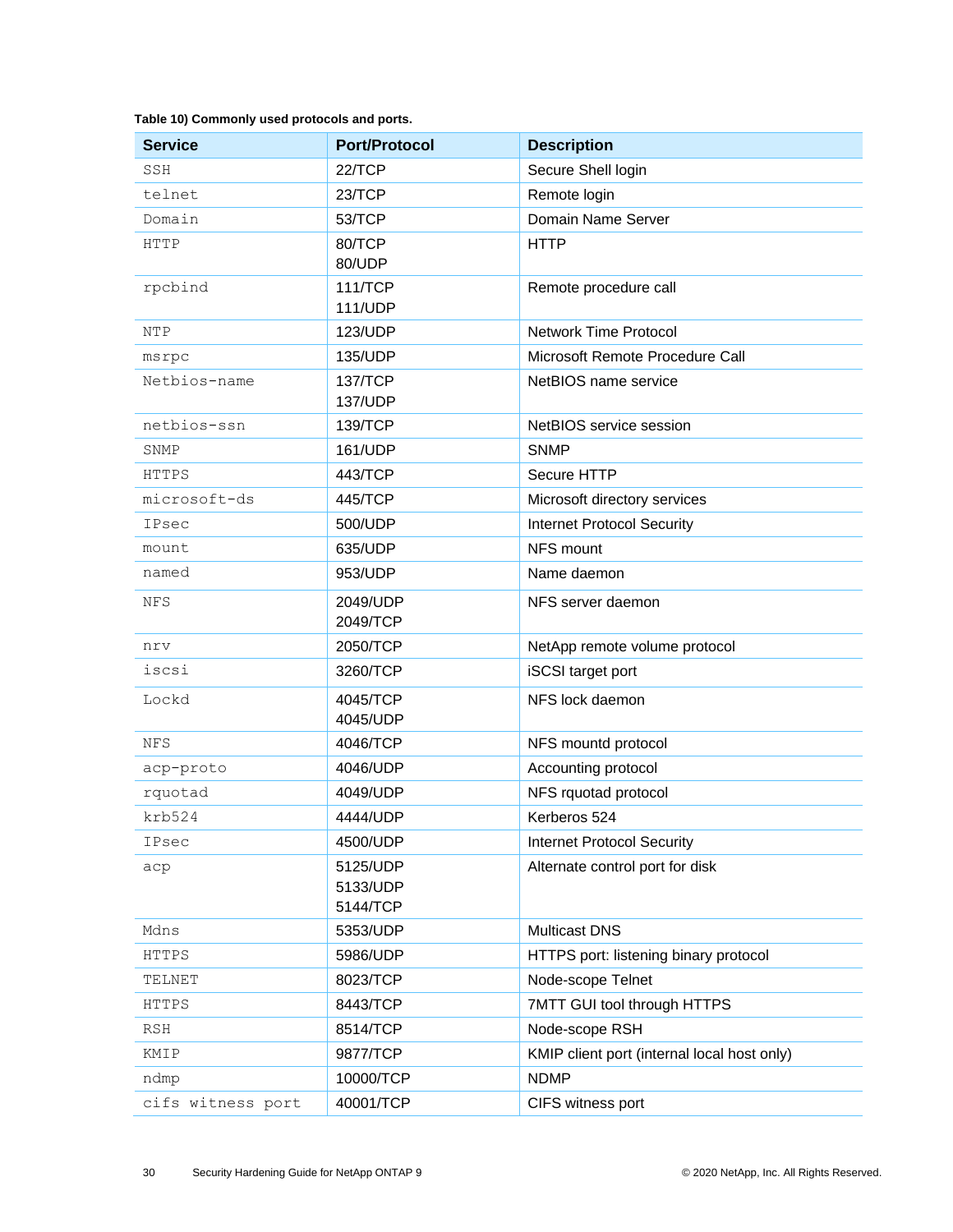| <b>Service</b> | <b>Port/Protocol</b> | <b>Description</b>       |
|----------------|----------------------|--------------------------|
| TLS            | 50000/TCP            | Transport layer security |
| Iscsi          | 65200/TCP            | <b>iSCSI</b> port        |
| SSH            | 65502/TCP            | Secure Shell             |
| vsun           | 65503/TCP            | vsun                     |

#### <span id="page-30-0"></span>**Table 11) NetApp internal ports.**

| <b>Port/Protocol</b> | <b>Description</b> |
|----------------------|--------------------|
| 900                  | NetApp cluster RPC |
| 902                  | NetApp cluster RPC |
| 904                  | NetApp cluster RPC |
| 905                  | NetApp cluster RPC |
| 910                  | NetApp cluster RPC |
| 911                  | NetApp cluster RPC |
| 913                  | NetApp cluster RPC |
| 914                  | NetApp cluster RPC |
| 915                  | NetApp cluster RPC |
| 918                  | NetApp cluster RPC |
| 920                  | NetApp cluster RPC |
| 921                  | NetApp cluster RPC |
| 924                  | NetApp cluster RPC |
| 925                  | NetApp cluster RPC |
| 927                  | NetApp cluster RPC |
| 928                  | NetApp cluster RPC |
| 929                  | NetApp cluster RPC |
| 931                  | NetApp cluster RPC |
| 932                  | NetApp cluster RPC |
| 933                  | NetApp cluster RPC |
| 934                  | NetApp cluster RPC |
| 935                  | NetApp cluster RPC |
| 936                  | NetApp cluster RPC |
| 937                  | NetApp cluster RPC |
| 939                  | NetApp cluster RPC |
| 940                  | NetApp cluster RPC |
| 951                  | NetApp cluster RPC |
| 954                  | NetApp cluster RPC |
| 955                  | NetApp cluster RPC |
| 956                  | NetApp cluster RPC |
| 958                  | NetApp cluster RPC |
| 961                  | NetApp cluster RPC |
| 963                  | NetApp cluster RPC |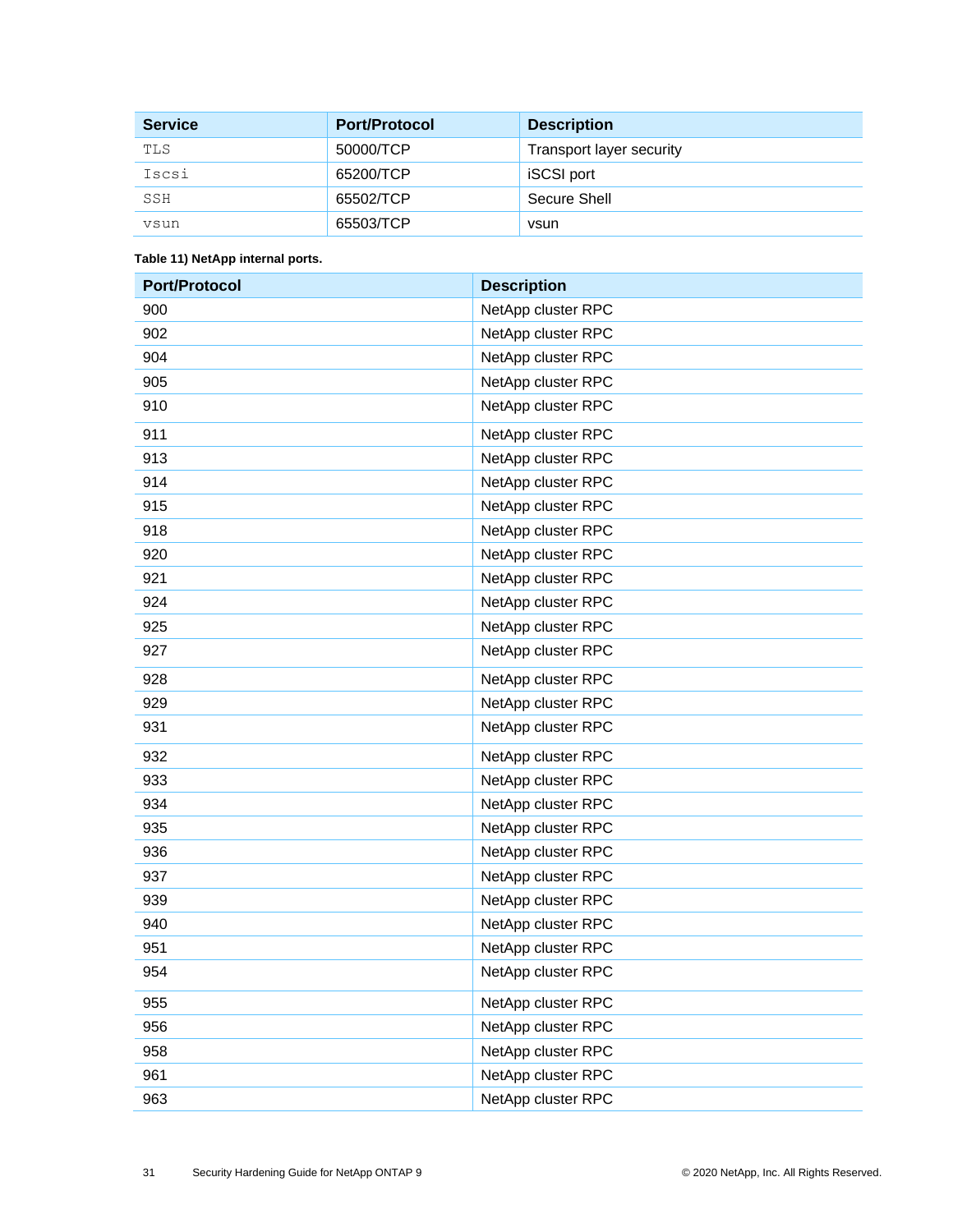| <b>Port/Protocol</b> | <b>Description</b> |
|----------------------|--------------------|
| 964                  | NetApp cluster RPC |
| 966                  | NetApp cluster RPC |
| 967                  | NetApp cluster RPC |
| 7810                 | NetApp cluster RPC |
| 7811                 | NetApp cluster RPC |
| 7812                 | NetApp cluster RPC |
| 7813                 | NetApp cluster RPC |
| 7814                 | NetApp cluster RPC |
| 7815                 | NetApp cluster RPC |
| 7816                 | NetApp cluster RPC |
| 7817                 | NetApp cluster RPC |
| 7818                 | NetApp cluster RPC |
| 7819                 | NetApp cluster RPC |
| 7820                 | NetApp cluster RPC |
| 7821                 | NetApp cluster RPC |
| 7822                 | NetApp cluster RPC |
| 7823                 | NetApp cluster RPC |
| 7824                 | NetApp cluster RPC |

### <span id="page-31-0"></span>**Security Resources**

For information about reporting vulnerabilities and incidents, NetApp security responses, and customer confidentiality, see the NetApp [security portal.](http://www.netapp.com/us/legal/security/contact/index.aspx)

## <span id="page-31-1"></span>**Where to Find Additional Information**

To learn more about the information described in this document, refer to the following documents and/or websites:

- ONTAP 9 Documentation Center <http://docs.netapp.com/ontap-9/index.jsp>
- ONTAP 9 Release Notes <http://docs.netapp.com/ontap-9/index.jsp?topic=%2Fcom.netapp.doc.dot-cm-rn%2Fhome.html>
- ONTAP 9 Command Reference [http://docs.netapp.com/ontap-9/index.jsp?topic=%2Fcom.netapp.doc.dot-cm-cmpr-](http://docs.netapp.com/ontap-9/index.jsp?topic=%2Fcom.netapp.doc.dot-cm-cmpr-930%2Fhome.html)[930%2Fhome.html](http://docs.netapp.com/ontap-9/index.jsp?topic=%2Fcom.netapp.doc.dot-cm-cmpr-930%2Fhome.html)
- System Administration Reference <http://docs.netapp.com/ontap-9/index.jsp?topic=%2Fcom.netapp.doc.dot-cm-sag%2Fhome.html>
- Administrator Authentication and RBAC Power Guide [http://docs.netapp.com/ontap-9/index.jsp?topic=%2Fcom.netapp.doc.pow-adm-auth](http://docs.netapp.com/ontap-9/index.jsp?topic=%2Fcom.netapp.doc.pow-adm-auth-rbac%2Fhome.html)[rbac%2Fhome.html](http://docs.netapp.com/ontap-9/index.jsp?topic=%2Fcom.netapp.doc.pow-adm-auth-rbac%2Fhome.html)
- NetApp Encryption Power Guide <http://docs.netapp.com/ontap-9/index.jsp?topic=%2Fcom.netapp.doc.pow-nve%2Fhome.html>
- [TR-4647: Multifactor Authentication in ONTAP 9.3](http://www.netapp.com/us/media/tr-4647.pdf) <https://www.netapp.com/us/media/tr-4647.pdf>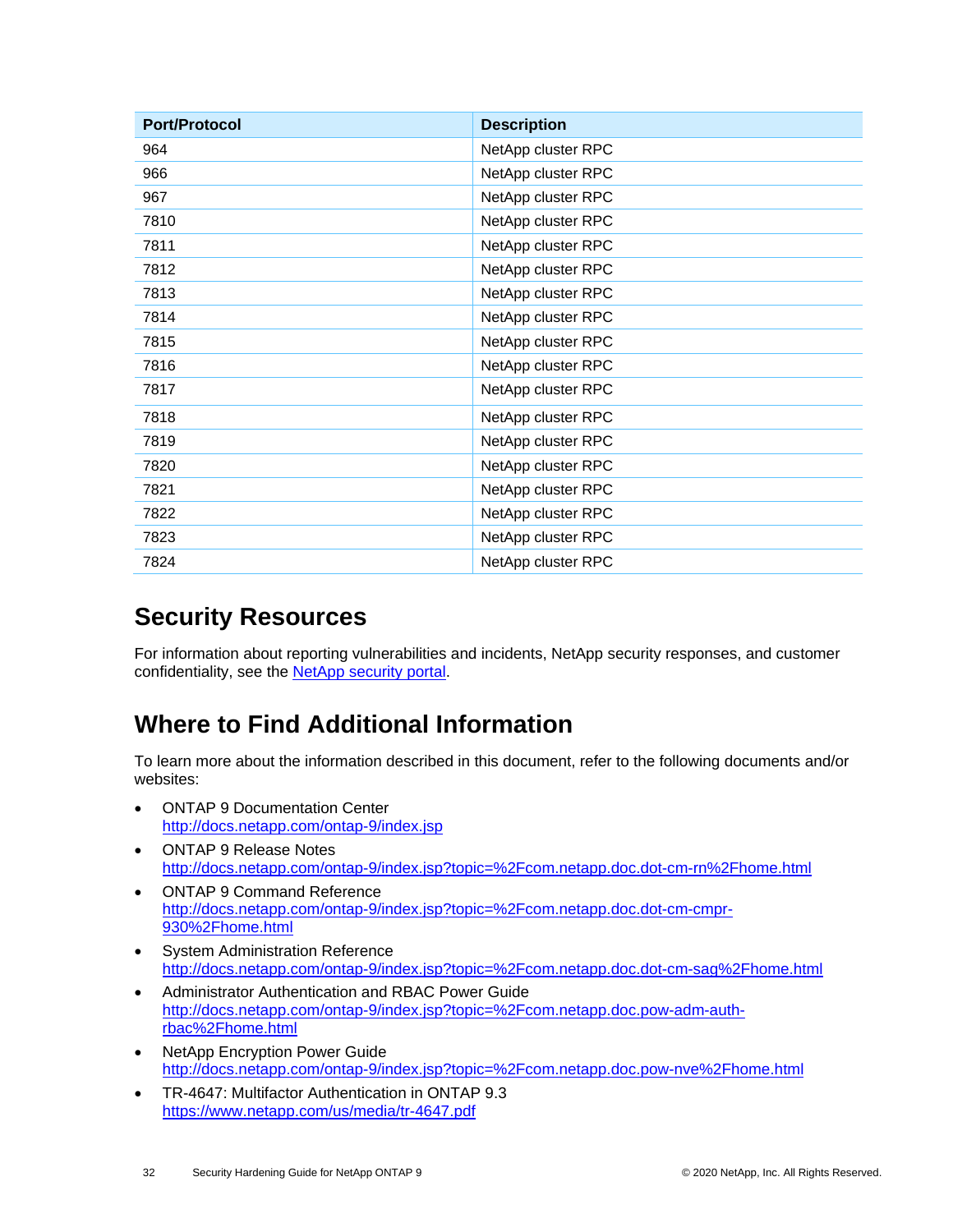- OPENSSL Ciphers <https://www.openssl.org/docs/man1.0.2/man1/ciphers.html>
- CryptoMod FIPS-140-2 Level 1 <https://csrc.nist.gov/Projects/cryptographic-module-validation-program/Certificate/3387>
- Certificate-Based Authentication with the NetApp Manageability SDK for ONTAP <https://netapp.io/2016/11/08/certificate-based-authentication-netapp-manageability-sdk-ontap/>
- ONTAP 9 Network Management Guide <https://docs.netapp.com/ontap-9/topic/com.netapp.doc.dot-cm-nmg/home.html>
- ONTAP 9 Generating and Installing a CA-Signed Server Certificate [https://docs.netapp.com/ontap-9/topic/com.netapp.doc.pow-adm-auth-rbac/GUID-7D65DCFE-A3F7-](https://docs.netapp.com/ontap-9/topic/com.netapp.doc.pow-adm-auth-rbac/GUID-7D65DCFE-A3F7-4898-BFA6-1E4DE6C60DE7.html) [4898-BFA6-1E4DE6C60DE7.html](https://docs.netapp.com/ontap-9/topic/com.netapp.doc.pow-adm-auth-rbac/GUID-7D65DCFE-A3F7-4898-BFA6-1E4DE6C60DE7.html)
- Perfect Forwarding Secrecy Blog <https://blog.netapp.com/protecting-your-data-perfect-forward-secrecy-pfs-with-netapp-ontap/>

| <b>Version</b> | <b>Date</b>      | <b>Document Version History</b>                                                               |
|----------------|------------------|-----------------------------------------------------------------------------------------------|
| Version 1.0    | December 2016    | Initial release                                                                               |
| Version 1.1    | December 2017    | Updated for ONTAP 9.2, 9.3, and FIPS-140-2                                                    |
| Version 1.2    | March 2018       | Updated for ONTAP 9.4                                                                         |
| Version 1.3    | February 2019    | Updated API certificate authentication, image validation, and<br><b>NTP</b>                   |
| Version 1.4    | March 2019       | Updated for LIF security and NIS                                                              |
| Version 1.5    | May 2019         | Updated for ONTAP 9.6                                                                         |
| Version 1.6    | June 2019        | Added port section and process for CA-signed certificates                                     |
| Version 1.7    | <b>July 2019</b> | <b>Updated LIF security</b>                                                                   |
| Version 1.8    | November 2019    | Modified AutoSupport section, 9.7 software encryption by<br>default                           |
| Version 1.9    | January 2020     | Added AutoSupport password set to get a SHA512 hash                                           |
| Version 1.10   | April 2020       | Updated certificate authentication with ONTAP REST API                                        |
| Version 1.11   | June 2020        | Added PFS cipher configuration and clarification on SSH client<br>requirements for FIPS mode. |
| Version 1.12   | <b>July 2020</b> | Removed rizdbase for port 635 in table 10 in section 22.                                      |
| Version 1.13   | October 2020     | Updated for IPsec, ONTAP 9.8, and REST cert auth.                                             |

## <span id="page-32-0"></span>**Version History**